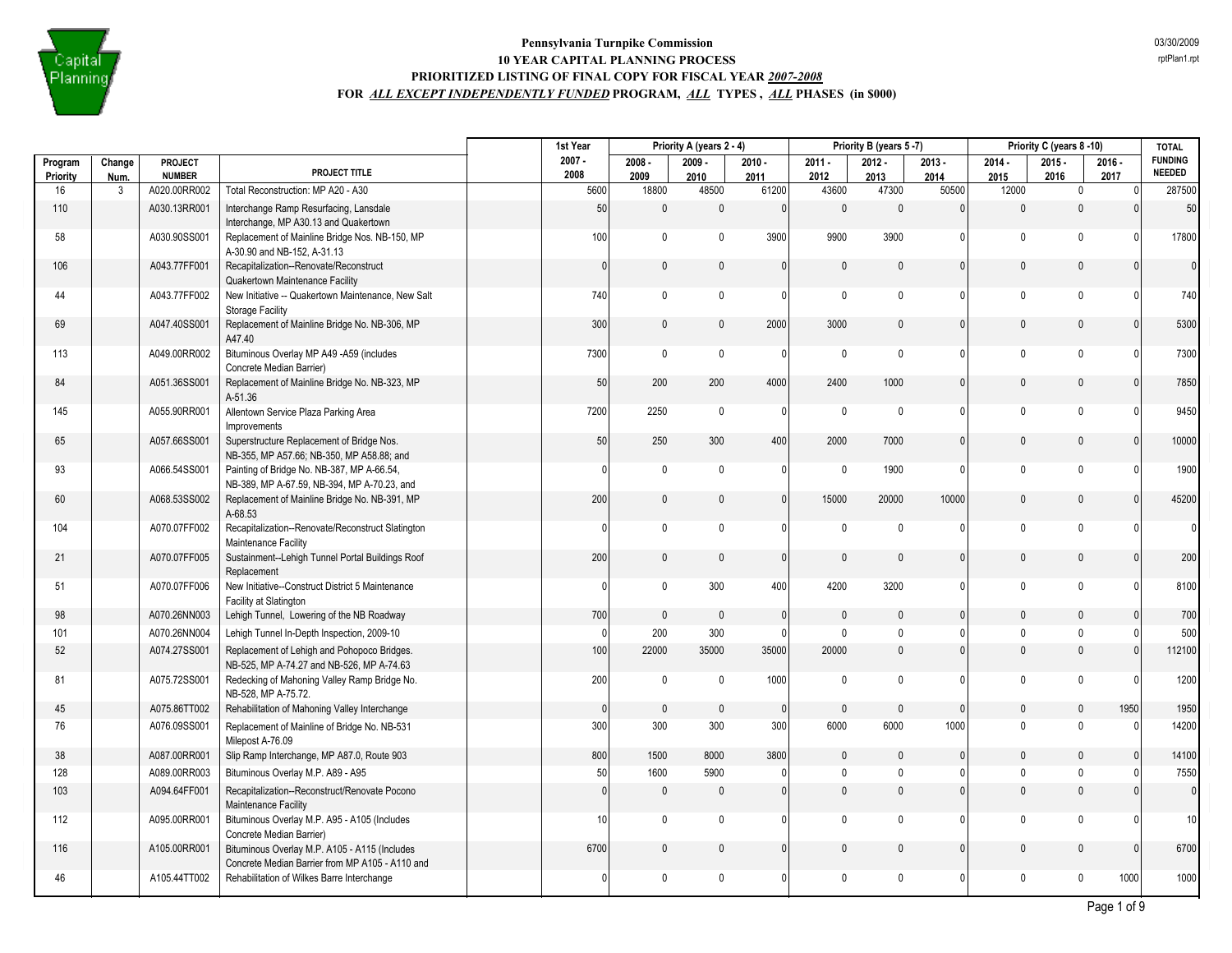

|                     |                |                          |                                                                                       | 1st Year         |                  | Priority A (years 2 - 4) |                  |                  | Priority B (years 5-7) |                  |                      | Priority C (years 8 -10) |                  | <b>TOTAL</b>                    |
|---------------------|----------------|--------------------------|---------------------------------------------------------------------------------------|------------------|------------------|--------------------------|------------------|------------------|------------------------|------------------|----------------------|--------------------------|------------------|---------------------------------|
| Program<br>Priority | Change         | PROJECT<br><b>NUMBER</b> | PROJECT TITLE                                                                         | $2007 -$<br>2008 | $2008 -$<br>2009 | $2009 -$                 | $2010 -$         | $2011 -$<br>2012 | $2012 -$               | $2013 -$         | $2014 -$             | $2015 -$<br>2016         | $2016 -$<br>2017 | <b>FUNDING</b><br><b>NEEDED</b> |
| 107                 | Num.           | A114.56FF001             | Recapitalization--Renovate/Reconstruct Wyoming                                        | $\Omega$         | $\mathbf 0$      | 2010<br>$\mathbf{0}$     | 2011<br>$\Omega$ | $\mathbf 0$      | 2013<br>$\pmb{0}$      | 2014<br>$\Omega$ | 2015<br>$\mathbf{0}$ | $\mathbf{0}$             | $\Omega$         | $\overline{0}$                  |
|                     |                |                          | Valley Maintenance Facility                                                           |                  |                  |                          |                  |                  |                        |                  |                      |                          |                  |                                 |
| 82                  |                | A114.64SS001             | Replacement of Wyoming Valley Interchange Ramp<br>Bridge NB-655, MP A-114.64 and Ramp | 50               | 300              | 100                      | 400              | 2500             | 1500                   | $\Omega$         | $\mathbf{0}$         | $\Omega$                 | $\Omega$         | 4850                            |
| 71                  |                | A115.33SS001             | Replacement of Overhead Bridge No. NB-659 at<br>Milepost A-115.33.                    | 500              | $\mathbf 0$      | $\mathbf{0}$             | $\mathbf{0}$     | $\Omega$         | $\mathbf{0}$           | 4500             | $\mathbf 0$          | $\Omega$                 | $\Omega$         | 5000                            |
| 63                  |                | A123.34SS001             | Replacement of Overhead Bridge No. NB-716 at<br>Milepost A-123.34                     | 16500            | 5000             | 0                        | 0                | $\pmb{0}$        | $\mathbf 0$            | $\mathbf 0$      | $\mathbf 0$          | $\mathbf 0$              | $\Omega$         | 21500                           |
| 92                  |                | A128.87SS001             | Replacement of Overhead Bridge No. NB-736 at<br>Milepost A-128.87.                    | $\mathbf{0}$     | $\mathbf 0$      | $\pmb{0}$                | $\mathbf{0}$     | 200              | 200                    | 2000             | $\mathbf{0}$         | $\mathbf{0}$             | $\Omega$         | 2400                            |
| 44                  | 3              | A130.64TT001             | Clark's Summit Toll Plaza Modifications                                               | 100              | $\mathbf 0$      | 0                        | 3500             | 0                | $\mathbf 0$            | 0                | 0                    | $\mathbf 0$              | $\Omega$         | 3600                            |
| 132                 |                | M030.00RR001             | Roadway Reconstruction MP M30 - M32.4                                                 | $\mathbf{0}$     | $\mathbb O$      | 200                      | 3350             | 8800             | $\mathbf{0}$           | $\mathbf{0}$     | $\mathbf{0}$         | $\theta$                 | $\Omega$         | 12350                           |
| $\overline{7}$      |                | T000.00RR001             | Total Reconstruction M.P. 0 - 10                                                      | 49900            | 28000            | 1000                     | 100              | $\mathbf{0}$     | $\mathbf 0$            | 0                | $\pmb{0}$            | $\mathbf{0}$             | $\Omega$         | 79000                           |
| 55                  |                | T001.43FF002             | Sustainment--Gateway Interchange Generator<br>Replacement                             | 10 <sup>1</sup>  | $\mathbf 0$      | $\mathbf{0}$             | $\mathbf{0}$     | $\mathbf{0}$     | $\mathbf{0}$           | $\mathbf{0}$     | $\mathbf{0}$         | $\mathbf{0}$             |                  | 10 <sup>1</sup>                 |
| 23                  |                | T011.84FF002             | Sustainment--Homewood Maintenance Roof<br>Replacement                                 | 330              | $\mathbf 0$      | $\mathbf{0}$             | $\mathbf{0}$     | $\mathbf 0$      | $\mathbf{0}$           | 0                | $\mathbf{0}$         | $\Omega$                 | $\Omega$         | 330                             |
| 50                  |                | T013.21SS001             | Replacement of Mainline Bridge No. WB-211, MP<br>13.21                                | 300              | 1000             | 1000                     | 1000             | 1000             | 7000                   | 25000            | 35000                | 35000                    | 30000            | 136300                          |
| 123                 |                | T019.00RR001             | Bituminous Overlay MP 19 -25                                                          | 5800             | $\mathbf 0$      | 0                        | 0                | $\mathbf 0$      | $\mathbf 0$            | 0                | $\mathbf{0}$         | $\mathbf{0}$             | $\Omega$         | 5800                            |
| 80                  |                | T022.60SS002             | Replacement of Overhead Bridge No. WB-228, MP<br>22.60                                | 50               | 200              | 400                      | 2000             | 2000             | $\pmb{0}$              | $\mathbf{0}$     | $\mathbf{0}$         | $\mathbf{0}$             | $\Omega$         | 4650                            |
| 79                  |                | T029.72SS002             | Rehabilitation of Mainline Bridge No. WB-402, MP<br>29.72                             | 100              | $\mathbf 0$      | 700                      | $\mathbf{0}$     | $\mathbf 0$      | $\mathbf{0}$           | 0                | $\mathbf 0$          | $\mathbf 0$              | $\Omega$         | 800                             |
| 14                  |                | T031.20RR001             | Total Reconstruction MP. 31.2 - 40 (Design Phase)                                     | 2000             | 500              | $\mathbf{0}$             | $\mathbf{0}$     | $\mathbf{0}$     | $\mathbf{0}$           | $\mathbf{0}$     | $\mathbf{0}$         | $\mathbf{0}$             | $\Omega$         | 2500                            |
| 29                  |                | T031.20RR002             | Ultimate Warrendale (Constr. Phase)                                                   | $\Omega$         | 5100             | 9400                     | $\Omega$         | $\mathbf{0}$     | $\mathbf{0}$           | $\Omega$         | $\mathbf 0$          | $\mathbf{0}$             | $\Omega$         | 14500                           |
| $6\phantom{1}$      |                | T031.20RR003             | Total Reconstruction: MP 31-38 (Constr. Phase)                                        | 3400             | 5800             | 15000                    | 48000            | 49000            | 24000                  | 0                | $\mathbf{0}$         | $\mathbf{0}$             |                  | 145200                          |
| 3                   |                | T037.90RR001             | Total Reconstruction: MP 37.9 - 40 (Constr. Phase)                                    | 100              | $\mathbf 0$      | 0                        | $\overline{0}$   | $\mathbf 0$      | $\mathbf{0}$           | $\mathbf{0}$     | $\mathbf{0}$         | $\mathbf{0}$             |                  | 100                             |
| 32                  |                | T039.59FF001             | Recapitalization--Reconstruct Gibsonia<br>Maintenance Section & District Facility     | 100              | 10               | 600                      | 7700             | 15400            | $\pmb{0}$              | $\Omega$         | $\mathbb O$          | $\mathbf{0}$             | $\Omega$         | 23810                           |
| 11                  |                | T040.00RR001             | Total Reconstruction MP. 40 - 48 (Design Phase)                                       | 2500             | 3500             | 3000                     | 2400             | $\Omega$         | $\mathbf 0$            | <sup>0</sup>     | $\mathbf{0}$         | $\mathbf 0$              | $\Omega$         | 11400                           |
| 59                  |                | T048.00SS002             | Replacement of Allegheny River Bridge, WB-443 at<br>Milepost 48.00                    | 46000            | 60000            | 65000                    | 35000            | $\mathbf{0}$     | $\mathbf{0}$           | $\mathbf{0}$     | $\mathbf{0}$         | $\Omega$                 | $\Omega$         | 206000                          |
| 53                  |                | T048.80SS003             | Replacement of Bridge No. WB-445, MP T48.80                                           | 50               | $\mathbf 0$      | 0                        | $\mathbf{0}$     | $\mathbf 0$      | 0                      | 0                | $\mathbf 0$          | $\mathbf 0$              | - 0              | 50                              |
| 30                  | $\overline{1}$ | T056.44FF001             | Recapitalization--Renovations at Pittsburgh<br>Interchange                            | 600              | 6000             | $\pmb{0}$                | $\mathbf{0}$     | $\mathbf{0}$     | $\mathbf 0$            | $\mathbf 0$      | $\mathbf 0$          | $\mathbf{0}$             | $\Omega$         | 6600                            |
| 85                  |                | T056.68SS001             | Redecking of Bridge No. WB-461 at Milepost 56.68<br>Design Phase                      | 50               | 200              | 200                      | 300              | 300              | $\mathbf 0$            | $\Omega$         | $\mathbf 0$          | $\mathbf 0$              | $\Omega$         | 1050                            |
| 78                  |                | T059.58SS001             | Replacement of overhead Bridge No. WB-500, MP<br>59.58                                | 300              | $\mathbf 0$      | $\mathbf{0}$             | 1000             | $\mathbf{0}$     | $\mathbf{0}$           | $\mathbf 0$      | $\mathbf{0}$         | $\mathbf{0}$             | $\mathbf{0}$     | 1300                            |
| 64                  |                | T063.06SS001             | Replacement of Overhead Bridge No. WB-506, MP<br>63.06                                | 300              | 300              | $\mathbf 0$              | 0                | 0                | 1500                   | 3000             | $\mathbf 0$          | $\mathbf{0}$             | $\cap$           | 5100                            |
| 105                 |                | T063.22FF001             | Recapitalization--Renovate/Reconstruct Harrison<br><b>City Maintenance Facility</b>   | 0                | $\mathbf 0$      | $\mathbf{0}$             | $\mathbf{0}$     | $\mathbf{0}$     | $\mathbf{0}$           | $\mathbf{0}$     | $\mathbf{0}$         | $\Omega$                 |                  | $\overline{0}$                  |
| 37                  |                | T063.22FF002             | Recapitalization--Replace Harrison City<br>Maintenance Salt Storage Facility          | 260              | $\mathbf{0}$     | $\mathbf{0}$             | $\mathbf{0}$     | $\mathbf 0$      | $\mathbf 0$            | 0                | $\pmb{0}$            | $\mathbf{0}$             |                  | 260                             |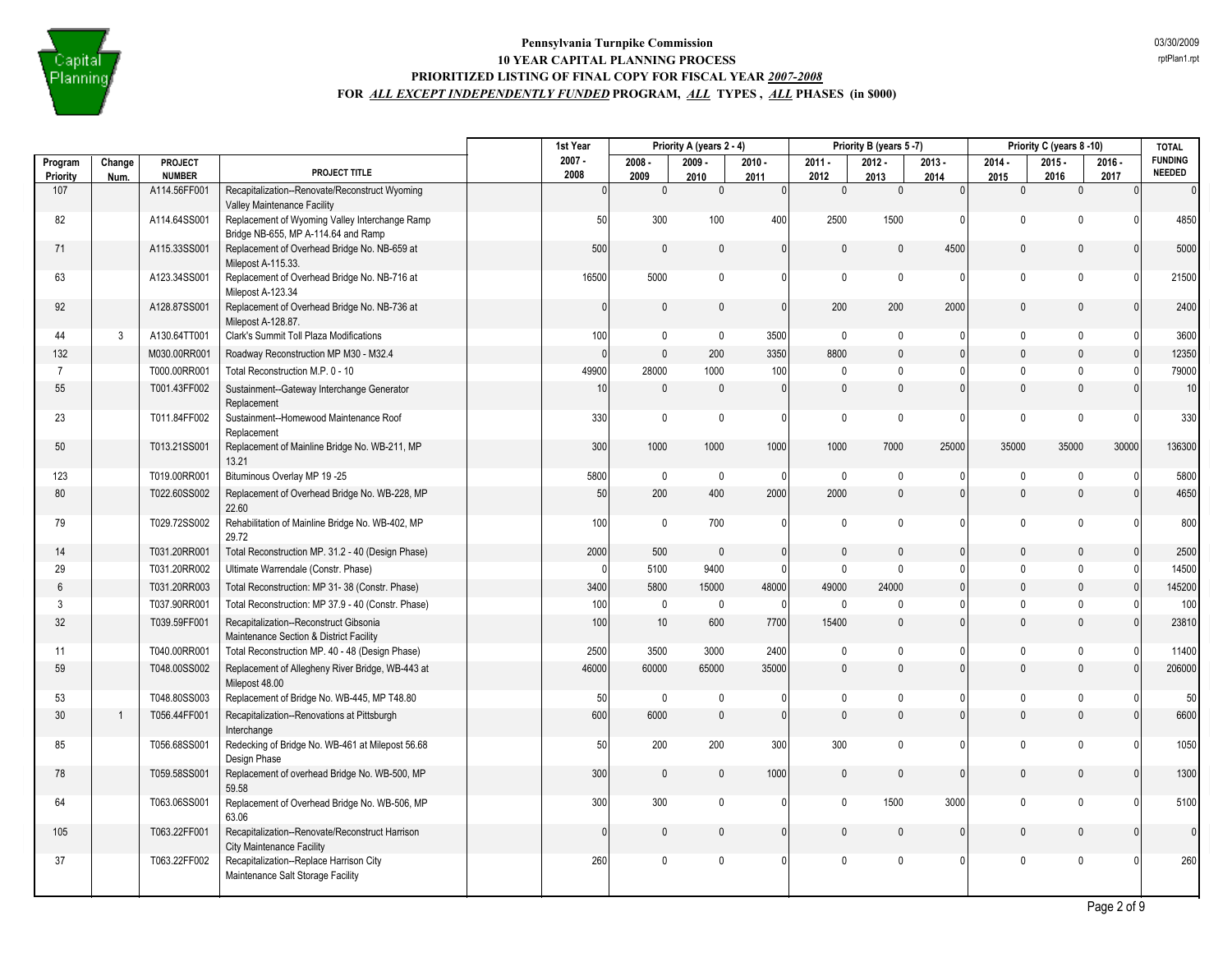

|                     |                |                          |                                                                                                 | 1st Year         |                  | Priority A (years 2 - 4) |                  |                  | Priority B (years 5-7) |                  |                  | Priority C (years 8-10) |                  | <b>TOTAL</b>                    |
|---------------------|----------------|--------------------------|-------------------------------------------------------------------------------------------------|------------------|------------------|--------------------------|------------------|------------------|------------------------|------------------|------------------|-------------------------|------------------|---------------------------------|
| Program<br>Priority | Change<br>Num. | PROJECT<br><b>NUMBER</b> | PROJECT TITLE                                                                                   | $2007 -$<br>2008 | $2008 -$<br>2009 | $2009 -$<br>2010         | $2010 -$<br>2011 | $2011 -$<br>2012 | $2012 -$<br>2013       | $2013 -$<br>2014 | $2014 -$<br>2015 | $2015 -$<br>2016        | $2016 -$<br>2017 | <b>FUNDING</b><br><b>NEEDED</b> |
| 15                  |                | T067.00RR001             | Total Reconstruction M.P. 67 - 75 (Design Phase)                                                | 2000             | 1000             | $\pmb{0}$                | $\mathbf{0}$     | $\mathbf 0$      | $\mathbf 0$            | $\mathbf{0}$     | $\pmb{0}$        | $\mathbf{0}$            | $\mathbf{0}$     | 3000                            |
| $\overline{4}$      |                | T067.00RR003             | Total Reconstruction: MP 67 - 75 (Constr. Phase)                                                | 23200            | 22200            | 24200                    | 41600            | 33000            | $\mathbf{0}$           |                  | $\Omega$         | $\mathbf{0}$            | $\Omega$         | 144200                          |
| 74                  |                | T067.05SS002             | Rehabilitation of Bridge No. B-458, MP T67.05                                                   | 50               | $\mathbb O$      | $\pmb{0}$                | 600              | $\mathbf{0}$     | $\mathbf 0$            | $\Omega$         | $\mathbf{0}$     | $\Omega$                | $\Omega$         | 650                             |
| 35                  |                | T075.39FF002             | Recapitalization--Renovations at New Stanton<br>Interchange                                     | 10 <sup>1</sup>  | 200              | 2500                     | $\Omega$         | $\mathbf{0}$     | $\mathbf 0$            | 0                | $\mathbf{0}$     | $\Omega$                | $\Omega$         | 2710                            |
| 47                  |                | T075.39TT001             | Rehabilitation of New Stanton Interchange                                                       | $\mathbf{0}$     | $\mathbf 0$      | 0                        | $\mathbf{0}$     | 0                | $\mathbf{0}$           | 0                | $\mathbf{0}$     | $\mathbf{0}$            | 1000             | 1000                            |
| 83                  |                | T075.74SS001             | Rehabilitation of Retaining Wall B-327, MP 75.74                                                | 100              | $\mathbf 0$      | $\pmb{0}$                | $\mathbf{0}$     | $\mathbf 0$      | $\mathbf 0$            | n                | $\mathbf 0$      | $\mathbf{0}$            | $\mathbf{0}$     | 100                             |
| $\overline{1}$      |                | T076.00RR001             | Total Reconstruction M.P. 76 - 85                                                               | 100              | $\mathsf 0$      | $\pmb{0}$                | $\mathbf{0}$     | $\mathbf{0}$     | $\mathbf{0}$           | 0                | $\mathbf{0}$     | $\mathbf{0}$            | $\mathbf{0}$     | 100                             |
| 35                  |                | T080.00RR001             | Slip Ramp Interchange MP 80                                                                     | 1000             | $\mathbf 0$      | $\pmb{0}$                | 5000             | 5000             | 10000                  | 15000            | 20000            | 30000                   | 10000            | 96000                           |
| 108                 |                | T088.76FF001             | Recapitalization--Renovate/Reconstruct Donegal<br>Maintenance Facility                          | $\Omega$         | $\mathbf{0}$     | 0                        | $\Omega$         | $\mathbf{0}$     | $\mathbf{0}$           | 0                | $\Omega$         | $\mathbf{0}$            | $\Omega$         | $\Omega$                        |
| 13                  |                | T099.00RR002             | Total Reconstruction - MP 99 - 109 (Design Phase)                                               | 2600             | 4000             | 3000                     | 1000             | $\mathbf 0$      | $\mathbf 0$            | 0                | $\mathbf 0$      | $\mathbf{0}$            | $\Omega$         | 10600                           |
| 106                 |                | T099.59NN001             | Laurel Mountain Tunnel Inspection, 2012-13                                                      | $\mathbf{0}$     | $\mathbf 0$      | $\pmb{0}$                | $\mathbf{0}$     | $\mathbf 0$      | 100                    | $\Omega$         | $\mathbf 0$      | $\Omega$                | $\Omega$         | 100                             |
| 122                 |                | T102.00RR003             | Bituminous Overlay MP 102 - 109                                                                 | 6600             | $\mathbf 0$      | $\mathbf 0$              | 0                | $\mathbf{0}$     | 0                      | U                | $\mathbf{0}$     | $\Omega$                | $\Omega$         | 6600                            |
| 125                 |                | T109.91RR001             | Somerset Interchange Access Road Improvements<br>at 5 Points Intersection                       | 700              | 1900             | 3800                     | $\mathbf{0}$     | $\mathbf{0}$     | $\mathbf 0$            | $\Omega$         | $\mathbf{0}$     | $\Omega$                | $\Omega$         | 6400                            |
| 146                 | 15             | T112.37RR001             | Auxiliary Truck Parking at North Somerset Plaza,<br>MP 112.37                                   | 100              | $\mathbf 0$      | $\pmb{0}$                | $\Omega$         | $\mathsf{O}$     | $\mathbf 0$            | n                | $\mathbf 0$      | $\Omega$                | $\Omega$         | 100                             |
| 31                  |                | T113.82FF001             | Recapitalization--Somerset Maintenance Facility<br>Reconstruction                               | 1000             | 1000             | 10000                    | 10000            | $\mathbf{0}$     | $\mathbf{0}$           | $\mathbf{0}$     | $\mathbf{0}$     | $\mathbf{0}$            | $\Omega$         | 22000                           |
| 102                 |                | T122.18NN002             | Allegheny Tunnel Project - Study Phase                                                          | 0                | $\mathbf 0$      | 200                      | 0                | $\pmb{0}$        | $\mathbf 0$            | 0                | $\mathbf 0$      | $\mathbf{0}$            | $\Omega$         | 200                             |
| 107                 |                | T122.18NN005             | Allegheny Tunnel Project - Design and Construction<br>Phase                                     | $\mathbf{0}$     | $\mathbf{0}$     | $\mathbf{0}$             | $\mathbf{0}$     | $\mathbf{0}$     | 2900                   | 2900             | 24000            | 24000                   | 24000            | 77800                           |
| 95                  |                | T122.18NN008             | Inspection and Rehabilitation of the Allegheny<br>Tunnel, MP 122.18                             | 700              | 1200             | 2500                     | $\Omega$         | $\mathbf 0$      | 0                      | 0                | $\mathbf{0}$     | $\Omega$                | $\Omega$         | 4400                            |
| 103                 |                | T122.18NN012             | Allegheny Tunnel In-Depth Inspection, 2010-11                                                   | $\mathbf{0}$     | $\mathbf{0}$     | $\mathbf{0}$             | 500              | 0                | $\mathbf{0}$           | 0                | $\mathbf{0}$     | $\mathbf{0}$            | $\Omega$         | 500                             |
| 8                   |                | T123.00RR002             | Design /Build Project for the Relocation of Allegheny<br>Mountain Westbound Lanes, MP 123 - 129 | 20000            | 3700             | $\mathbf 0$              | $\Omega$         | $\Omega$         | $\mathbf 0$            | U                | $\mathbf{0}$     | $\Omega$                | $\Omega$         | 23700                           |
| 18                  |                | T129.00RR001             | Total Reconstruction M.P. 128 - 134 (Design Phase)                                              | 2000             | 2500             | 1000                     | $\mathbf{0}$     | $\mathbf{0}$     | $\mathbf{0}$           | $\Omega$         | $\mathbf{0}$     | $\Omega$                | $\Omega$         | 5500                            |
| 110                 |                | T132.32FF001             | Recapitalization--Renovate/Reconstruct Kegg<br>Maintenance Facility                             | O                | $\mathbf 0$      | $\mathbf 0$              | $\Omega$         | $\Omega$         | $\mathbf{0}$           |                  | $\mathbf{0}$     | $\Omega$                |                  | $\Omega$                        |
| 57                  |                | T132.32FF003             | Sustainment--Kegg Maintenance Generator<br>Replacement                                          | 10               | $\mathbb O$      | $\mathbf{0}$             | $\Omega$         | $\Omega$         | $\mathbf{0}$           | $\Omega$         | $\mathbf{0}$     | $\mathbf{0}$            | $\Omega$         | 10                              |
| 33                  |                | T138.00RR001             | Total Reconstruction MP 138-140 (Design Phase)                                                  | $\Omega$         | $\mathbf 0$      | $\pmb{0}$                | 0                | 1600             | 3000                   | 3000             | $\pmb{0}$        | $\mathbf 0$             | $\Omega$         | 7600                            |
| 20                  |                | T149.50RR002             | Total Reconstruction M.P. 149.5 - 155.5 (Design<br>Phase)                                       | 2500             | 2500             | 1200                     | $\mathbf{0}$     | $\mathbf{0}$     | $\mathbf{0}$           | 0                | $\mathbf{0}$     | $\mathbf{0}$            | $\overline{0}$   | 6200                            |
| 25                  |                | T151.09SS002             | Replacement of Bridge No. B-443, MP 151.09                                                      | 300              | $\mathbf 0$      | 100                      | 600              | 1170             | 1700                   | 0                | 0                | $\mathbf{0}$            | $\Omega$         | 3870                            |
| 75                  |                | T153.06SS002             | Collision Damage Repairs to Bridge No. B-552, MP<br>T153.06                                     | 50               | $\mathsf 0$      | 200                      | $\mathbf{0}$     | $\mathbf{0}$     | $\mathbf{0}$           | $\Omega$         | $\mathbf 0$      | $\mathbf{0}$            |                  | 250                             |
| 114                 |                | T154.42FF002             | Recapitalization--Renovate/Reconstruct Everett<br>Maintenance Facility                          | 0                | $\mathbf 0$      | $\pmb{0}$                | $\mathbf{0}$     | $\mathbf 0$      | $\mathbf 0$            | U                | $\mathbf 0$      | $\mathbf{0}$            | $\Omega$         | $\overline{0}$                  |
| 40                  |                | T154.42FF003             | New Initiative--Construct Centralized Fare<br>Collection Warehouse at Everett                   | 350              | 1500             | 0                        | $\mathbf{0}$     | $\mathbf{0}$     | $\mathbf{0}$           | $\Omega$         | $\Omega$         | $\mathbf{0}$            | $\Omega$         | 1850                            |
| 62                  |                | T171.85SS001             | Replacement of Mainline Bridge Nos. B-467A<br>(EB/WB) at Mileposts 171.85 & 171.86              | 13500            | 5500             | 0                        | 0                | $\mathbf{0}$     | 0                      | 0                | $\Omega$         | $\mathbf{0}$            | $\Omega$         | 19000                           |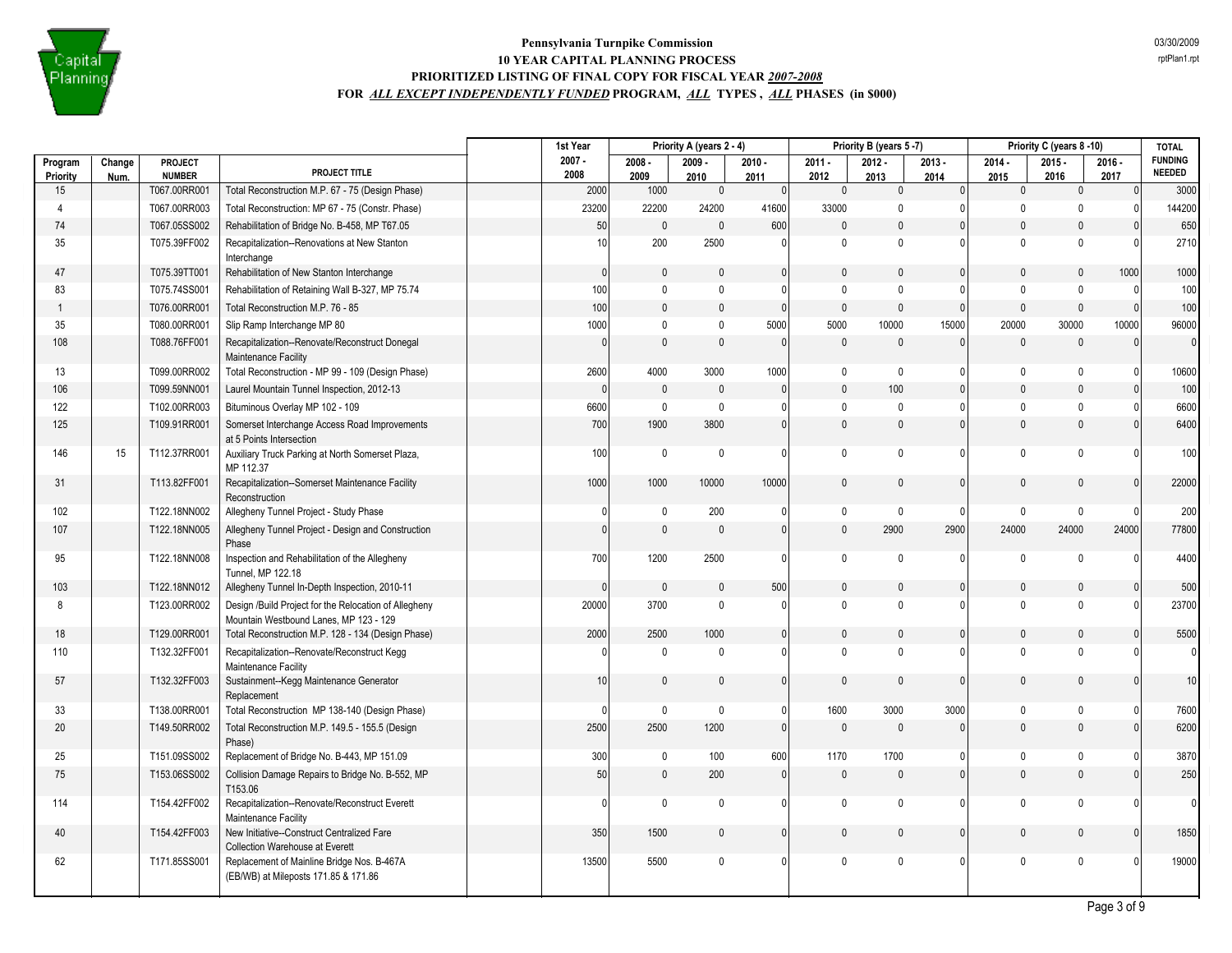

|                     |                |                          |                                                                                                | 1st Year         |                  | Priority A (years 2 - 4) |                  |                  | Priority B (years 5-7) |                  |                  | Priority C (years 8-10) |                  | <b>TOTAL</b>                    |
|---------------------|----------------|--------------------------|------------------------------------------------------------------------------------------------|------------------|------------------|--------------------------|------------------|------------------|------------------------|------------------|------------------|-------------------------|------------------|---------------------------------|
| Program<br>Priority | Change<br>Num. | PROJECT<br><b>NUMBER</b> | PROJECT TITLE                                                                                  | $2007 -$<br>2008 | $2008 -$<br>2009 | $2009 -$<br>2010         | $2010 -$<br>2011 | $2011 -$<br>2012 | $2012 -$<br>2013       | $2013 -$<br>2014 | $2014 -$<br>2015 | $2015 -$<br>2016        | $2016 -$<br>2017 | <b>FUNDING</b><br><b>NEEDED</b> |
| 77                  |                | T172.88SS002             | Replacement of Mainline Bridge Nos. B-521A<br>(EB/WB), MP 172.88 and 172.89                    | 50               | 200              | 1000                     | 2900             | 2900             | 1000                   | $\mathbf{0}$     | $\mathbf{0}$     | $\mathbf{0}$            | $\Omega$         | 8050                            |
| 30                  |                | T179.50RR001             | Total Reconstruction: MP 179.5-186 (Design<br>Phase)                                           | <sup>0</sup>     | $\mathbf 0$      | 1600                     | 2400             | 1900             | $\mathbf{0}$           | $\Omega$         | $\mathbf{0}$     | $\Omega$                | $\cap$           | 5900                            |
| 24                  |                | T184.66SS001             | Elimination of Bridge Nos. B-548, MP 184.66 and<br>B-560W, MP 185.67                           | 500              | 1500             | $\mathbf{0}$             | $\mathbf{0}$     | $\mathbf{0}$     | $\mathbf{0}$           | $\mathbf{0}$     | $\mathbf{0}$     | $\mathbf 0$             | $\Omega$         | 2000                            |
| 112                 |                | T185.95FF001             | Recapitalization--Renovate/Reconstruct Burnt<br><b>Cabins Maintenance Facility</b>             | $\Omega$         | $\mathbf 0$      | $\mathbf{0}$             | $\mathbf{0}$     | 0                | $\mathbf{0}$           | 0                | $\mathbf 0$      | $\mathbf{0}$            | $\Omega$         | $\overline{0}$                  |
| $\overline{7}$      |                | T185.95FF002             | Compliance--Burnt Cabins Maintenance Floor Drain<br>Modifications and Treatment System         | 320              | $\mathbf 0$      | $\mathbf{0}$             | $\mathbf{0}$     | $\mathbf{0}$     | $\mathbf{0}$           | $\mathbf{0}$     | $\mathbf{0}$     | $\mathbf{0}$            | $\Omega$         | 320                             |
| 56                  |                | T185.95FF003             | Sustainment--Burnt Cabins Maintenance Generator<br>Replacement                                 | 10 <sup>1</sup>  | $\mathbf{0}$     | $\mathbf{0}$             | $\mathbf{0}$     | $\mathbf 0$      | $\mathbf{0}$           | $\Omega$         | $\mathbf 0$      | $\mathbf{0}$            | $\Omega$         | 10 <sup>1</sup>                 |
| 96                  |                | T186.20NN002             | Tuscarora Tunnel - In Depth Inspection, 2007-08                                                | 100              | 300              | $\mathbf{0}$             | $\Omega$         | $\mathbf{0}$     | $\mathbf{0}$           | $\mathbf{0}$     | $\mathbf{0}$     | $\Omega$                |                  | 400                             |
| 99                  |                | T186.20NN004             | Rehabilitation of the Tuscaora Tunnel, Milepost<br>T186.20                                     | <sup>0</sup>     | 300              | 300                      | 2900             | 2900             | $\mathbf{0}$           | 0                | $\mathbf 0$      | $\mathbf{0}$            | $\Omega$         | 6400                            |
| 105                 |                | T186.20NN005             | Tuscarora Tunnel In-Depth Inspection, 2011-12                                                  | $\mathbf{0}$     | $\mathbf 0$      | $\mathbf{0}$             | $\mathbf{0}$     | 500              | $\Omega$               | $\mathbf{0}$     | $\mathbf{0}$     | $\mathbf{0}$            | $\Omega$         | 500                             |
| 127                 |                | T193.00RR001             | Bituminous Overlay MP 193 - 199                                                                | 5                | 2400             | $\mathbf{0}$             | $\Omega$         | $\mathbf{0}$     | $\mathbf{0}$           | $\Omega$         | $\pmb{0}$        | $\theta$                |                  | 2405                            |
| 61                  |                | T197.20SS001             | Replacement of Overhead Bridge No. B-465 at<br>Milepost 197.20                                 | 1000             | $\mathbf 0$      | $\mathbf{0}$             | $\mathbf{0}$     | $\mathbf{0}$     | $\mathbf{0}$           | $\mathbf{0}$     | $\mathbf 0$      | $\Omega$                |                  | 1000                            |
| 16                  |                | T197.48FF001             | Sustainment--Blue/Kittatinny Tunnels Lighting<br>Replacement and Electrical System Upgrade     | 3500             | $\mathbf 0$      | $\mathbf{0}$             | $\mathbf{0}$     | 0                | $\mathbf{0}$           | $\mathbf{0}$     | $\mathbf 0$      | $\mathbf{0}$            |                  | 3500                            |
| 94                  |                | T197.48NN001             | Blue Mountain and Kittatiny Tunnels - In-Depth<br>Inspection, 2003-04                          | 50               | $\mathbf{0}$     | $\mathbf{0}$             | $\mathbf{0}$     | $\mathbf{0}$     | $\mathbf{0}$           | $\mathbf{0}$     | $\mathbf{0}$     | $\mathbf{0}$            | $\Omega$         | 50                              |
| 100                 |                | T197.48NN002             | Blue Mountain/Kittatiny Tunnels - In-Depth<br>Inspection, 2008-09                              | $\Omega$         | 100              | 400                      | $\mathbf{0}$     | $\mathbf 0$      | $\mathbf 0$            | $\Omega$         | $\mathbf{0}$     | $\mathbf{0}$            | $\Omega$         | 500                             |
| 104                 |                | T197.48NN003             | Replacement of the Westbound Ceiling Slabs,<br>Kittatinny Tunnel, Milepost 197.48              | $\mathbf{0}$     | $\mathbf{0}$     | $\mathbf{0}$             | $\mathbf{0}$     | 400              | 1000                   | 6400             | 6500             | $\Omega$                | $\Omega$         | 14300                           |
| 109                 |                | T197.48NN004             | Blue Mountain/Kittatiny Tunnels, In-Depth<br>Inspection, 2013-14                               | $\Omega$         | $\mathbf 0$      | $\mathbf{0}$             | $\Omega$         | $\pmb{0}$        | $\pmb{0}$              | 600              | $\mathbf 0$      | $\mathbf{0}$            | $\Omega$         | 600                             |
| 17                  |                | T199.00RR002             | Total Reconstruction M.P. 199 -214 (Design Phase)                                              | 2500             | 1400             | 1100                     | 700              | $\mathbf{0}$     | $\mathbf{0}$           | $\mathbf{0}$     | $\mathbf{0}$     | $\mathbf{0}$            | $\Omega$         | 5700                            |
| 26                  |                | T199.00RR005             | Total Reconstruction: MP 199 - 202 (Constr. Phase)                                             | $\Omega$         | 6400             | 9800                     | 12600            | 6500             | 0                      | $\mathbf{0}$     | $\mathbf 0$      | $\mathbf 0$             | $\Omega$         | 35300                           |
| 5                   |                | T211.00RR001             | Total Reconstruction: MP 211 - 215 (Constr. Phase)                                             | 3000             | 40000            | 34000                    | $\Omega$         | $\Omega$         | $\mathbf{0}$           | $\Omega$         | $\Omega$         | $\Omega$                |                  | 77000                           |
| 10                  |                | T214.00RR002             | Total Reconstruction: MP 214 - 227 (Design Phase)                                              | 3000             | 2900             | 1900                     | 900              | $\mathbf{0}$     | $\mathbf{0}$           | <sup>0</sup>     | $\mathbf{0}$     | $\Omega$                |                  | 8700                            |
| 113                 |                | T214.26FF001             | Recapitalization--Renovate/Reconstruct Newville<br>Maintenance Facility                        |                  | $\mathbf 0$      | $\mathbf 0$              | $\Omega$         | $\Omega$         | $\Omega$               | $\Omega$         | $\mathbf{0}$     | $\Omega$                |                  | $\overline{0}$                  |
| 48                  |                | T214.26FF003             | New Initiative -- Newville Maintenance, New Salt<br><b>Storage Facility</b>                    | 0                | 50               | 500                      | $\mathbf{0}$     | 0                | $\mathbf 0$            | $\mathbf{0}$     | $\mathbf 0$      | $\mathbf 0$             |                  | 550                             |
| 27                  |                | T215.00RR001             | Total Reconstruction: MP 215-220 (Constr. Phase)                                               | $\mathbf{0}$     | 2100             | 5600                     | 3700             | $\mathbf{0}$     | $\mathbf{0}$           | $\mathbf{0}$     | $\mathbf{0}$     | $\Omega$                | $\Omega$         | 11400                           |
| 28                  |                | T220.00RR001             | Total Reconstruction: MP 220 - 227 (Constr. Phase)                                             |                  | 3800             | 7200                     | 1800             | $\mathbf 0$      | $\mathbf{0}$           | $\Omega$         | $\mathbf{0}$     | $\mathbf{0}$            | $\Omega$         | 12800                           |
| 40                  |                | T236.22TT001             | Rehabilitation and Expansion of Gettysburg<br>Interchange                                      | 6300             | $\mathbf 0$      | $\mathbf{0}$             | $\mathbf{0}$     | 0                | $\mathbf{0}$           | $\mathbf{0}$     | $\mathbf 0$      | $\mathbf{0}$            | $\Omega$         | 6300                            |
| 19                  |                | T242.00RR002             | Total Reconstruction: MP 242-245 (Design Phase)                                                | 2000             | 2500             | 0                        | $\mathbf{0}$     | $\mathbf{0}$     | 0                      | 0                | $\mathbf 0$      | $\mathbf 0$             | $\Omega$         | 4500                            |
| 109                 |                | T243.85FF001             | Recapitalization--Renovate/Reconstruct New<br><b>Cumberland Maintenance Facility</b>           | $\Omega$         | $\Omega$         | $\mathbf{0}$             | $\mathbf{0}$     | $\mathbf{0}$     | $\mathbf 0$            | $\Omega$         | $\mathbf 0$      | $\mathbf{0}$            | $\Omega$         | $\overline{0}$                  |
| 45                  |                | T243.85FF003             | New Initiative -- New Cumberland Maintenance,<br>New Mixing Building and Maintenance Equipment | 100              | 1000             | 0                        | $\Omega$         | $\Omega$         | $\mathbf{0}$           | $\Omega$         | $\pmb{0}$        | $\Omega$                | $\Omega$         | 1100                            |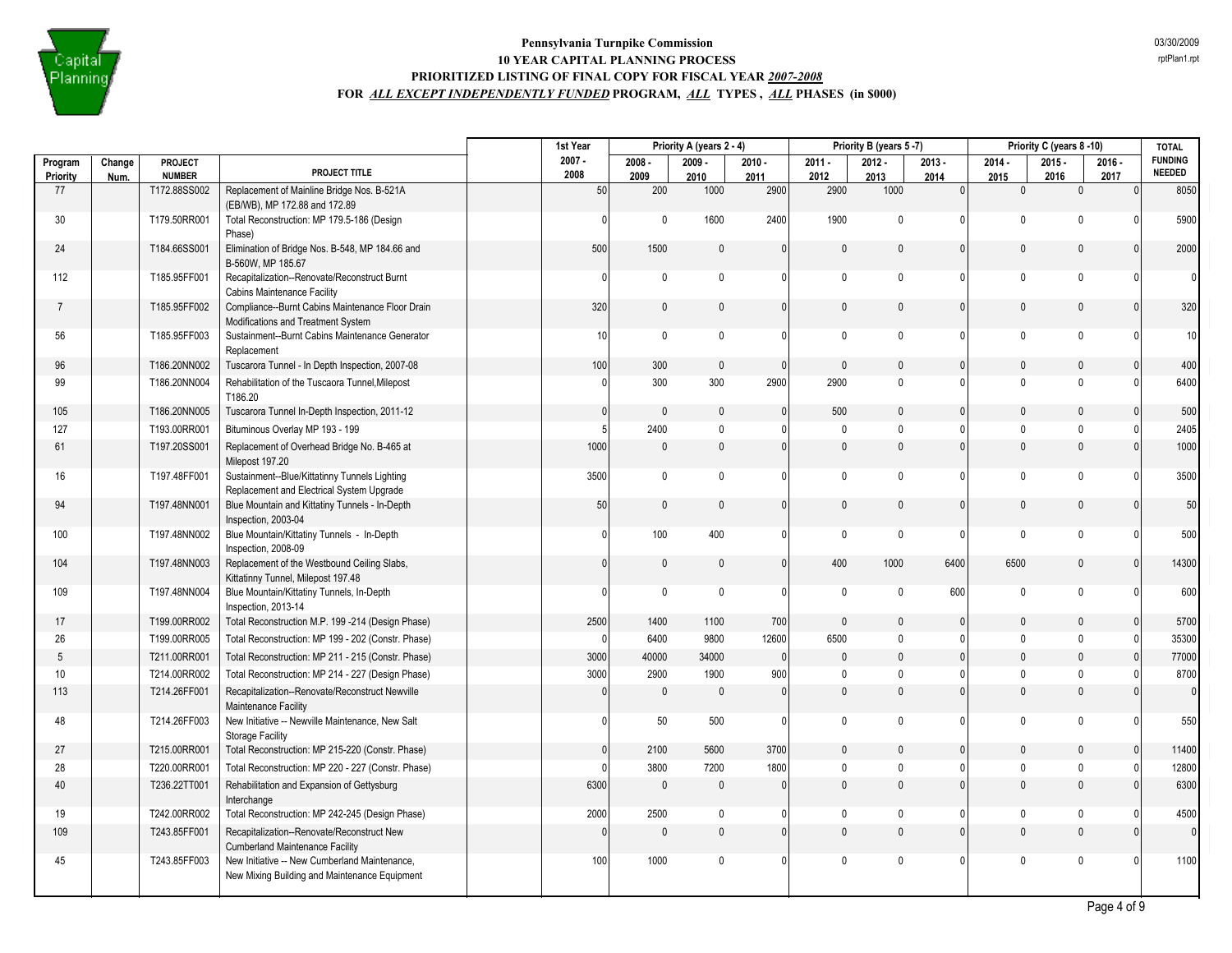

|                |                          |                                 |                                                                                                   | 1st Year         |                     | Priority A (years 2 - 4) |                  |                     | Priority B (years 5-7) |              |                     | Priority C (years 8 -10) |                  | <b>TOTAL</b>             |
|----------------|--------------------------|---------------------------------|---------------------------------------------------------------------------------------------------|------------------|---------------------|--------------------------|------------------|---------------------|------------------------|--------------|---------------------|--------------------------|------------------|--------------------------|
| Program        | Change                   | <b>PROJECT</b><br><b>NUMBER</b> | PROJECT TITLE                                                                                     | $2007 -$<br>2008 | $2008 -$            | $2009 -$                 | $2010 -$         | $2011 -$            | $2012 -$               | $2013 -$     | $2014 -$            | $2015 -$                 | $2016 -$         | <b>FUNDING</b><br>NEEDED |
| Priority<br>58 | Num.                     | T243.85FF004                    | Sustainment--New Cumberland Maintenance                                                           | 10               | 2009<br>$\mathbf 0$ | 2010<br>$\mathbf 0$      | 2011<br>$\Omega$ | 2012<br>$\mathbf 0$ | 2013<br>$\pmb{0}$      | 2014<br> 0   | 2015<br>$\mathbf 0$ | 2016<br>$\mathbf 0$      | 2017<br>$\Omega$ | 10                       |
|                |                          |                                 | Generator Replacement                                                                             |                  |                     |                          |                  |                     |                        |              |                     |                          |                  |                          |
| 33             |                          | T243.85FF005                    | Recapitalization--New Cumberland Tower<br>Replacement                                             | 30               | $\mathbf 0$         | $\mathbf{0}$             | $\Omega$         | $\mathsf{O}$        | $\Omega$               | $\Omega$     | $\mathbf 0$         | $\mathbf{0}$             | $\Omega$         | 30                       |
| 48             |                          | T245.72SS001                    | Replacement of the Susquehanna River Bridge No.<br>EB-300 at Milepost 245.72                      | 20500            | 2000                | $\pmb{0}$                | $\overline{0}$   | $\mathbf 0$         | $\mathbf{0}$           | $\mathbf{0}$ | $\mathbf 0$         | $\mathbf 0$              | $\Omega$         | 22500                    |
| 22             |                          | T247.38FF002                    | Sustainment--Central Administration Building Data<br><b>Center Modifications</b>                  | 100              | $\mathbf 0$         | $\pmb{0}$                | 0                | $\mathsf{O}$        | $\Omega$               | 0            | $\mathbf 0$         | $\mathbf 0$              | n                | 100                      |
| 47             | $\overline{\phantom{a}}$ | T247.38FF003                    | New Initiative--Relocate and Construct New Data<br>Center for the Central Administration Building | 8360             | 5600                | 8000                     | $\overline{0}$   | 0                   | $\Omega$               | $\mathbf{0}$ | $\mathbf{0}$        | $\mathbf 0$              |                  | 21960                    |
| 42             |                          | T247.38TT001                    | Rehabilitation of Harrisburg East Interchange and<br><b>Connecting Ramps</b>                      | 1100             | $\mathbf 0$         | $\pmb{0}$                | 0                | $\mathsf{O}$        | $\Omega$               | $\Omega$     | $\mathbf 0$         | $\mathbf 0$              |                  | 1100                     |
| 68             |                          | T251.08SS002                    | Replacement of Swatara Creek Bridge No. EB-314,<br>MP 251.08                                      | 1000             | 1000                | $\pmb{0}$                | 0                | 10000               | 18000                  | 5000         | $\mathbf 0$         | $\mathbf 0$              | $\Omega$         | 35000                    |
| 114            |                          | T255.00RR001                    | Bituminous Overlay M.P. 255 - 263                                                                 | 50               | $\mathbf 0$         | 0                        | 0                | 0                   | $\mathbf 0$            | 0            | $\mathbf 0$         | $\mathbf{0}$             |                  | 50                       |
| 66             |                          | T255.66SS002                    | D/B Superstructure Replacement of Bridge Nos.<br>EB-323 & EB-327, MP 255.66 and 257.71            | 200              | $\mathsf 0$         | $\mathbf{0}$             | $\overline{0}$   | $\mathbf{0}$        | 3000                   | $\Omega$     | $\mathsf{0}$        | $\mathbb O$              |                  | 3200                     |
| 111            |                          | T265.54FF001                    | Recapitalization--Renovate/Reconstruct Mt Gretna<br>Maintenance Facility                          | 0                | $\mathbf 0$         | $\pmb{0}$                | 0                | 0                   | $\mathbf 0$            | 0            | $\mathbf 0$         | $\mathbf 0$              |                  | $\overline{0}$           |
| 124            |                          | T266.00RR001                    | Bituminous Overlay MP268 - 275                                                                    | 45               | 1700                | 4500                     | $\overline{0}$   | $\mathbf 0$         | $\Omega$               | $\mathbf{0}$ | $\mathbf{0}$        | $\mathbf 0$              | $\Omega$         | 6245                     |
| 43             |                          | T266.45TT002                    | Rehabilitation and Expansion of Lebanon-Lancaster<br>Interchange                                  | 950              | $\mathbf 0$         | $\mathbf{0}$             | 0                | $\mathbf 0$         | $\Omega$               | 0            | $\mathbf 0$         | $\theta$                 | n                | 950                      |
| 72             |                          | T273.97SS001                    | Rehabilitation of Overhead Bridges from MP T273 -<br><b>MP T292</b>                               | 200              | $\mathsf 0$         | $\mathbf{0}$             | $\mathbf{0}$     | 0                   | $\mathbf{0}$           | 6000         | $\mathbf{0}$        | $\mathbf 0$              | $\Omega$         | 6200                     |
| 54             |                          | T286.09FF001                    | Sustainment--Reading-Lancaster Interchange<br>Generator Replacement                               | 10               | $\mathbf 0$         | $\pmb{0}$                | $\mathbf{0}$     | 0                   | $\mathbf 0$            | $\mathbf{0}$ | $\mathbf 0$         | $\mathbf 0$              |                  | 10                       |
| 49             |                          | T288.33FF001                    | New Initiative--District 3 Maintenance Operations<br><b>Facility Relocation</b>                   | $\mathbf{0}$     | $\mathbf 0$         | 300                      | 6500             | $\mathbf{0}$        | $\mathbf{0}$           | $\mathbf{0}$ | $\mathbf 0$         | $\mathbf 0$              | $\Omega$         | 6800                     |
| 50             |                          | T288.33FF003                    | New Initiative -- Bowmansville Maintenance, New<br>Salt Storage Facility                          | $\mathbf{0}$     | $\mathbf 0$         | $\pmb{0}$                | 100              | 800                 | $\mathbf 0$            | $\mathbf{0}$ | $\mathbf 0$         | $\mathbf 0$              |                  | 900                      |
| 67             |                          | T301.20SS003                    | Elimination of Mainline Bridge No. EB-702, MP<br>301.20                                           | 50               | $\mathbf 0$         | $\pmb{0}$                | $\overline{0}$   | $\mathbf{0}$        | $\mathbf{0}$           | $\mathbf{0}$ | $\mathbf 0$         | $\mathbf 0$              | $\mathbf{0}$     | 50                       |
| 111            |                          | T306.00RR006                    | Pavement Repairs MP 306 - 318 (Construction)                                                      | $10$             | $\mathbf 0$         | $\pmb{0}$                | $\Omega$         | 0                   | $\mathbf{0}$           | 0            | $\mathbf 0$         | $\mathbf 0$              | n                | 10                       |
| 31             |                          | T312.00RR003                    | Total Reconstruction - MP 312 - 319 (Design<br>Phase)                                             | $\mathbf{0}$     | $\mathsf 0$         | $\mathbf{0}$             | 1500             | 2400                | 3500                   | 3500         | $\mathbf{0}$        | $\mathbb O$              | $\Omega$         | 10900                    |
| 23             |                          | T315.87SS001                    | Replacement of Bridge No. EB-728, MP 315.87                                                       | 400              | $\mathbf 0$         | 1000                     | 2000             | $\mathbf 0$         | $\mathbf{0}$           | 0            | $\mathbf 0$         | $\mathbf 0$              | $\Omega$         | 3400                     |
| 52             |                          | T316.26FF001                    | New Initiative--Relocate Devault Maintenance<br>Facility                                          | $\mathbf{0}$     | $\mathsf 0$         | 400                      | 700              | 6500                | 11500                  | $\mathbf{0}$ | $\mathsf{0}$        | $\mathbb O$              | $\Omega$         | 19100                    |
| 22             |                          | T316.58SS001                    | Replacement of Bridge No. EB-729, MP 316.58.                                                      | 400              | 400                 | $\pmb{0}$                | 1000             | 2000                | $\mathbf{0}$           | $\mathbf{0}$ | $\mathbf 0$         | $\mathbf 0$              | n                | 3800                     |
| 21             |                          | T317.37SS001                    | Replacement of Bridge No. EB-730, MP 317.37                                                       | 400              | 400                 | $\mathbf{0}$             | 1000             | 2000                | $\mathbf{0}$           | $\mathbf{0}$ | $\mathbf{0}$        | $\mathbf{0}$             | $\Omega$         | 3800                     |
| 12             |                          | T319.00RR001                    | Total Reconstruction: MP 319-326 (Design Phase)                                                   | 2500             | 3000                | 2000                     | 1000             | 0                   | $\mathbf 0$            | $\mathbf{0}$ | $\mathbf 0$         | $\mathbf 0$              | O                | 8500                     |
| 36             |                          | T319.30RR001                    | Slip Ramp Interchange, MP 319, Route 29                                                           | 4350             | 20300               | 20000                    | 10000            | $\mathbf{0}$        | $\mathbf{0}$           | $\mathbf{0}$ | $\mathbf{0}$        | $\mathbf{0}$             |                  | 54650                    |
| $\overline{2}$ |                          | T326.20RR001                    | Total Reconstruction: MP 326 - 333                                                                | 67500            | 39000               | $\mathbf{0}$             |                  | 0                   | $\mathbf{0}$           | $\mathbf{0}$ | $\mathbf{0}$        | $\mathbf 0$              |                  | 106500                   |
| 43             | 1                        | T330.14FF002                    | New Initiative--Eastern Regional Office Second<br>Floor Development                               | 100              | $\mathbf{0}$        | $\mathbf{0}$             | $\mathbf{0}$     | $\mathbf{0}$        | $\mathbf{0}$           | $\mathbf{0}$ | $\mathsf{0}$        | $\mathbb O$              |                  | 100                      |
|                |                          |                                 |                                                                                                   |                  |                     |                          |                  |                     |                        |              |                     |                          | Page 5 of 9      |                          |

rptPlan1.rpt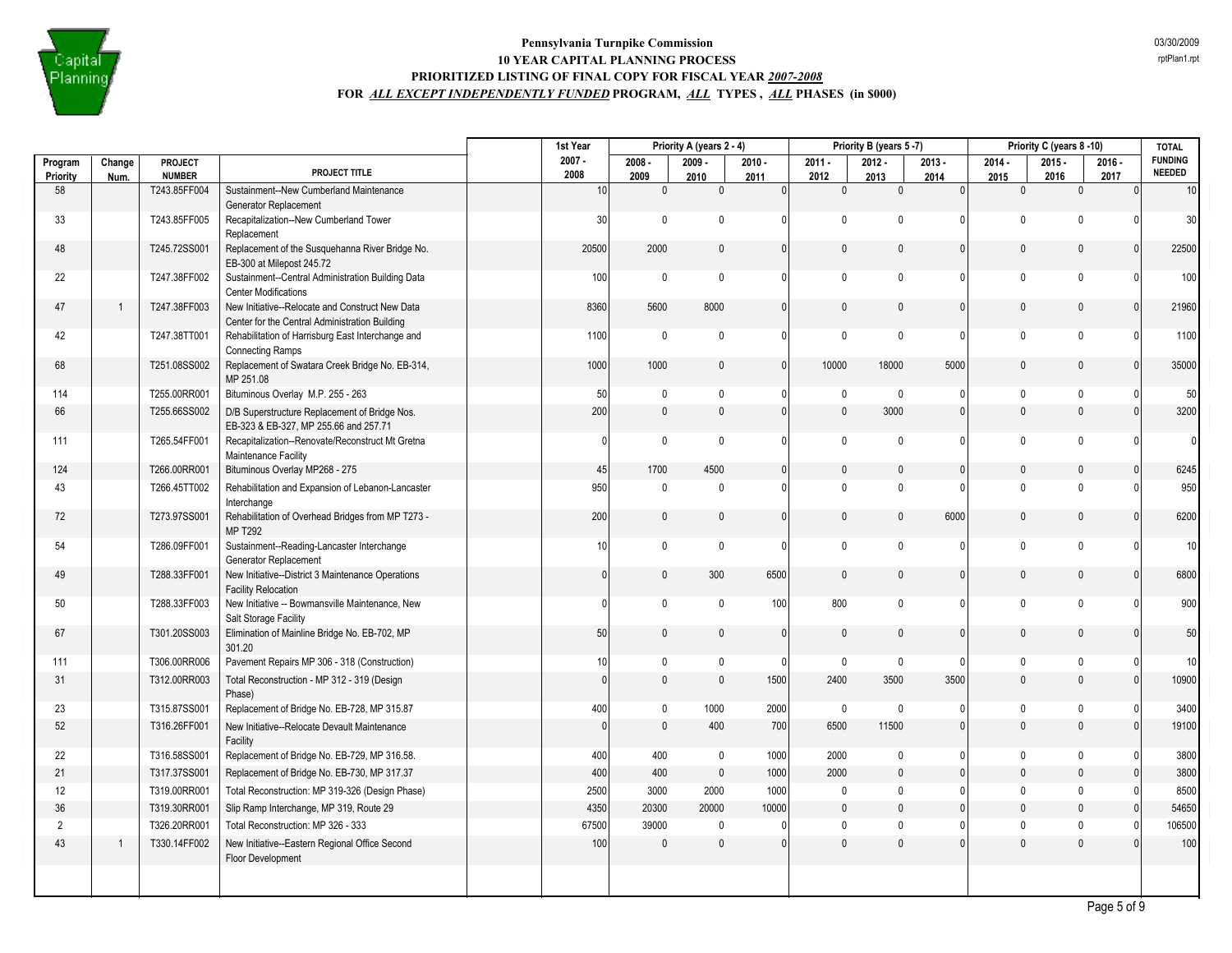

|                     |                |                                 |                                                                                                   | 1st Year         | Priority A (years 2 - 4) |                  | Priority B (years 5-7) |                  |                  | Priority C (years 8-10) |                  |                  | <b>TOTAL</b>     |                                 |
|---------------------|----------------|---------------------------------|---------------------------------------------------------------------------------------------------|------------------|--------------------------|------------------|------------------------|------------------|------------------|-------------------------|------------------|------------------|------------------|---------------------------------|
| Program<br>Priority | Change<br>Num. | <b>PROJECT</b><br><b>NUMBER</b> | PROJECT TITLE                                                                                     | $2007 -$<br>2008 | $2008 -$<br>2009         | $2009 -$<br>2010 | $2010 -$<br>2011       | $2011 -$<br>2012 | $2012 -$<br>2013 | $2013 -$<br>2014        | $2014 -$<br>2015 | $2015 -$<br>2016 | $2016 -$<br>2017 | <b>FUNDING</b><br><b>NEEDED</b> |
| 37                  |                | T331.60RR001                    | Lafayette Street Slip Ramps<br>MP 331.60                                                          | 150              | 150                      | 1000             | 4000                   | $\mathbf{0}$     | 10000            | 10000                   | 20000            | 10000            | 20000            | 75300                           |
| 41                  |                | T333.28TT001                    | Rehabilitation and Expansion of Norristown<br>Interchange                                         | 1050             | $\mathbf{0}$             | $\mathbf{0}$     | $\Omega$               | $\mathbf{0}$     | $\mathbf{0}$     | $\mathbf{0}$            | $\mathbf{0}$     | $\mathbf{0}$     | $\Omega$         | 1050                            |
| 42                  | -1             | T333.59FF001                    | New Initiative--Relocate Plymouth Meeting                                                         | 2050             | 14000                    | 11000            | 0                      | $\mathbf 0$      | $\mathbf{0}$     | $\Omega$                | $\mathbf 0$      | $\mathbf{0}$     | $\Omega$         | 27050                           |
|                     |                |                                 | Maintenance Section and District 4 Maintenance                                                    |                  |                          |                  |                        |                  |                  |                         |                  |                  |                  |                                 |
| 49                  |                | T338.92SS002                    | Collision Damage Repair to Bridge No. DB-141, MP<br>338.92                                        | 50               | $\mathbf{0}$             | 700              | 0                      | $\mathbf{0}$     | $\mathbf{0}$     | $\mathbf{0}$            | $\mathbf{0}$     | $\mathbf{0}$     | $\Omega$         | 750                             |
| 70                  |                | T342.75SS001                    | Replacement of Mainline Bridge No. DB-155, MP<br>342.75                                           | 500              | 500                      | $\mathbf 0$      | 3000                   | 3000             | $\mathbf{0}$     | $\Omega$                | $\mathbf{0}$     | $\mathbf{0}$     |                  | 7000                            |
| 34                  |                | T351.90RR001                    | Bensalem Township Slip Ramps @ South<br>Neshaminy Service Plaza MP 351.90                         | 2400             | 6500                     | $\mathbf{0}$     | $\Omega$               | $\Omega$         | $\mathbf{0}$     | $\Omega$                | $\Omega$         | $\mathbf{0}$     | $\Omega$         | 8900                            |
| 148                 |                | T355.00TT001                    | I-95 Interchange                                                                                  | 2800             | 8000                     | 20000            | 30000                  | 40000            | 55000            | 55000                   | 50000            | 42000            | 20000            | 322800                          |
| 3                   |                | V000.00EE005                    | Equipment/Rolling Stock Purchase & Replacement-<br>-Future Years                                  | $\Omega$         | 8500                     | 6000             | 10000                  | 9300             | 10800            | 11900                   | 8000             | 7400             | 8000             | 79900                           |
| 1                   |                | V000.00EE010                    | Equipment/Rolling Stock Purchase and<br>Replacement--FY 06/07                                     | 5000             | $\mathbf 0$              | $\mathbf{0}$     | $\Omega$               | $\mathbf{0}$     | $\mathbf 0$      | $\Omega$                | $\mathbf{0}$     | $\mathbf{0}$     |                  | 5000                            |
| $\overline{2}$      |                | V000.00EE011                    | Equipment/Rolling Stock Purchase and<br>Replacement--FY 07/08                                     | 5000             | $\mathbf 0$              | $\mathbf{0}$     | 0                      | $\Omega$         | $\mathbf{0}$     | $\mathbf{0}$            | $\mathbf{0}$     | $\mathbf{0}$     | $\Omega$         | 5000                            |
| 17                  |                | V000.00FF054                    | Sustainment--Interchange UPS Preventive<br>Maintenance                                            | 400              | 400                      | 400              | 500                    | 500              | 500              | 500                     | 500              | 500              | 500              | 4700                            |
| 71                  |                | V000.00FF055                    | Compliance--Future Year Projects                                                                  | $\mathbf{0}$     | $\pmb{0}$                | 0                | $\mathbf{0}$           | 0                | 1000             | 1000                    | 1000             | 1000             | 1000             | 5000                            |
| 72                  |                | V000.00FF056                    | Sustainment--Future Year Projects                                                                 | $\Omega$         | $\mathbf 0$              | $\mathbf{0}$     | 0                      | $\mathbf{0}$     | 3000             | 3000                    | 3000             | 3000             | 3000             | 15000                           |
| 73                  |                | V000.00FF057                    | Recapitalization--Future Year Projects                                                            | $\Omega$         | $\mathsf{0}$             | $\mathbf{0}$     | 0                      | $\mathbf{0}$     | 7100             | 20100                   | 24900            | 25400            | 25700            | 103200                          |
| 74                  |                | V000.00FF058                    | New Initiatives--Future Year Projects                                                             | $\Omega$         | $\mathbf 0$              | $\mathbf{0}$     | 0                      | $\mathbf{0}$     | 1000             | 1000                    | 1000             | 1000             | 1000             | 5000                            |
| 69                  |                | V000.00FF060                    | New Initiative--Construct Maintenance Equipment<br>Storage Buildings in Districts 4 and 5         | $\Omega$         | $\mathsf{0}$             | $\mathbf{0}$     | $\mathbf{0}$           | 0                | $\mathbf{0}$     | $\mathbf{0}$            | $\mathbf{0}$     | $\mathbf 0$      | $\Omega$         | $\overline{0}$                  |
| 70                  |                | V000.00FF061                    | New Initiative--Construct Maintenance Equipment<br>Storage Buildings in District 3                | $\Omega$         | $\mathbf 0$              | 0                | 0                      | 0                | $\mathbf{0}$     | $\mathbf{0}$            | $\mathbf{0}$     | $\mathbf 0$      |                  | $\overline{0}$                  |
| 19                  |                | V000.00FF062                    | Recapitalization--Facilities Master<br>Planning/Infrastructure Studies                            | 250              | 250                      | $\mathbf{0}$     | $\Omega$               | $\Omega$         | $\mathbf{0}$     | $\Omega$                | $\mathbf{0}$     | $\mathbf{0}$     | $\Omega$         | 500                             |
| 18                  |                | V000.00FF063                    | Sustainment--Replace Generators at Various<br>Locations                                           | 900              | 350                      | 400              | 900                    | 900              | 900              | 900                     | 900              | 900              | 900              | 7950                            |
| 6                   |                | V000.00FF065                    | Compliance General Fund--Future Years                                                             | $\mathbf{0}$     | 1000                     | 1000             | 1000                   | 1000             | 1000             | 1000                    | 1000             | 1000             | 1000             | 9000                            |
| 12                  |                | V000.00FF067                    | Sustainment General Fund--Future Years                                                            | $\Omega$         | 5000                     | 5000             | 5000                   | 5100             | 5200             | 5300                    | 5400             | 5500             | 5600             | 47100                           |
| 15                  |                | V000.00FF069                    | Sustainment--Furniture, Fixtures & Equipment<br>Systemwide--Future Years                          | $\Omega$         | 300                      | 300              | 300                    | 300              | 300              | 300                     | 300              | 300              | 300              | 2700                            |
| 4                   |                | V000.00FF070                    | Compliance General Fund--FY06/07                                                                  | 400              | $\pmb{0}$                | $\mathbf 0$      | 01                     | $\mathbf{0}$     | $\mathbf 0$      | $\mathbf{0}$            | $\mathbf 0$      | $\mathbf 0$      |                  | 400                             |
| 8                   |                | V000.00FF071                    | Compliance--Maintenance Facilities Vehicle Wash<br>and Wastewater Recycling and Treatment Systems | 1300             | 1200                     | $\mathbf{0}$     | 0                      | $\mathbf{0}$     | $\mathbf{0}$     | $\mathbf{0}$            | $\mathbf{0}$     | $\mathbf{0}$     | $\Omega$         | 2500                            |
| 10                  |                | V000.00FF072                    | Sustainment General Fund--FY06/07                                                                 | 700              | $\mathbf 0$              | 0                | 0                      | 0                | 0                | $\mathbf{0}$            | $\mathbf 0$      | $\mathbf{0}$     |                  | 700                             |
| 13                  |                | V000.00FF073                    | Sustainment--Furniture, Fixtures & Equipment<br>Systemwide--FY06/07                               | 50               | $\mathsf{0}$             | $\mathbf 0$      | 0                      | 0                | $\mathbf{0}$     | $\mathbf{0}$            | $\pmb{0}$        | $\mathbf{0}$     |                  | 50                              |
| 34                  |                | V000.00FF074                    | Recapitalization--Communications System Tower<br>Replacement Various Locations                    | 320              | $\mathbf 0$              | $\mathbf{0}$     | $\Omega$               | $\mathbf{0}$     | $\mathbf{0}$     | $\mathbf{0}$            | $\mathbf 0$      | $\mathbf{0}$     |                  | 320                             |
|                     |                |                                 |                                                                                                   |                  |                          |                  |                        |                  |                  |                         |                  |                  |                  |                                 |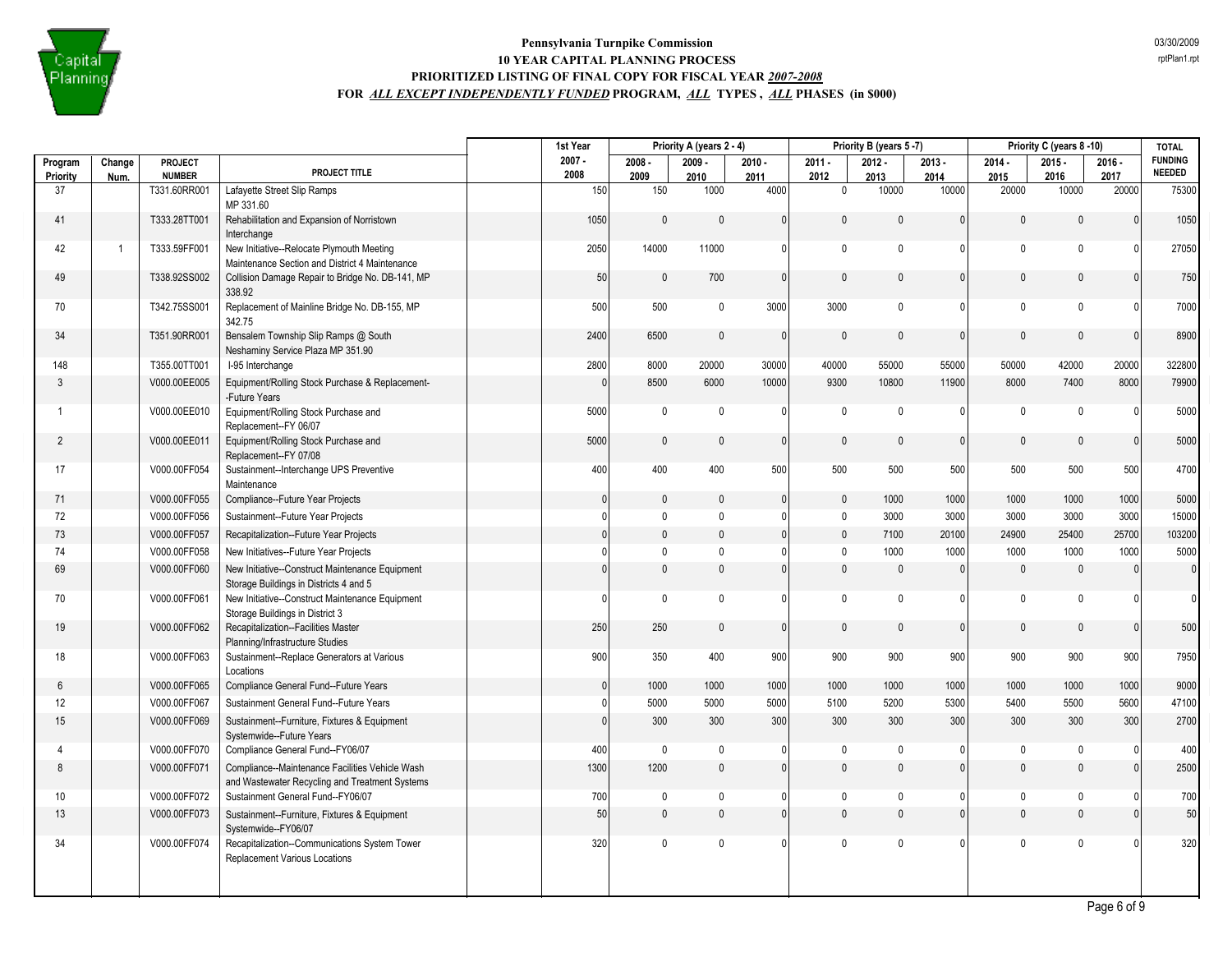

| $2008 -$<br>$2009 -$<br>$2015 -$<br>Program<br><b>PROJECT</b><br>$2010 -$<br>$2011 -$<br>$2012 -$<br>$2013 -$<br>$2014 -$<br>$2016 -$<br>Change<br>PROJECT TITLE<br><b>NEEDED</b><br>2008<br><b>NUMBER</b><br>Priority<br>2009<br>2012<br>2016<br>2017<br>Num.<br>2010<br>2011<br>2013<br>2014<br>2015<br>36<br>V000.00FF075<br>Recapitalization--Toll Plaza Facility Renovations<br>300<br>340<br>500<br>600<br>$\mathbf{0}$<br>$\mathbf{0}$<br>$\overline{0}$<br>$\mathbf{0}$<br>$\mathbf{0}$<br>$\mathbf{0}$<br>Various Locations<br>46<br>V000.00FF076<br>New Initiative--Construct New Salt Storage Facility<br>100<br>500<br>0<br>$\Omega$<br>$\mathbf 0$<br>$\mathbf 0$<br>$\Omega$<br>$\Omega$<br>$\Omega$<br>0<br>at MP230.2WB<br>V000.00FF077<br>1000<br>Compliance General Fund--FY 07/08<br>$\mathbf{0}$<br>$\mathbf{0}$<br>$\Omega$<br>$\mathbf{0}$<br>$\mathbf{0}$<br>$\mathbf{0}$<br>$\Omega$<br>$\Omega$<br>$\mathbf{0}$<br>5<br>11<br>V000.00FF078<br>Sustainment General Fund--FY 07/08<br>6000<br>$\mathbf 0$<br>$\Omega$<br>$\mathbf{0}$<br>$\mathbf{0}$<br>$\mathbf{0}$<br>$\Omega$<br>$\Omega$<br>$\Omega$<br>0<br>600<br>$\mathbf 0$<br>$\mathbf{0}$<br>$\mathbf{0}$<br>$\mathbf{0}$<br>14<br>V000.00FF079<br>Sustainment--Furniture, Fixtures & Equipment<br>$\mathbf{0}$<br>0<br>$\Omega$<br>$\Omega$<br>$\mathbf{0}$<br>Systemwide--FY 07/08<br>500<br>500<br>500<br>500<br>108<br>V000.00NN004<br>Miscellaneous Tunnel Repairs Systemwide<br>$\mathbf 0$<br>0<br>$\mathbf{0}$<br>500<br>$\mathbf{0}$<br><sup>0</sup><br>97<br>250<br>300<br>300<br>4500<br>4500<br>$\mathbf 0$<br>$\mathbf{0}$<br>$\mathbf{0}$<br>V000.00NN005<br>Study for the Upgrades of the Commission's<br>$\mathbf{0}$<br>$\mathbf{0}$<br>Tunnels<br>20<br>V000.00PP012<br>Recapitalization--Service Plaza Systemwide<br>480<br>300<br>300<br>300<br>0<br>$\mathbf 0$<br>$\mathbf 0$<br>$\mathbf{0}$<br>$\mathbf{0}$<br>0<br>Redevelopment<br>V000.00RR002<br>150<br>100<br>100<br>250<br>250<br>250<br>250<br>250<br>250<br>250<br>143<br>Rock Cuts Systemwide<br>50<br>15<br>V000.00RR004<br>Major Guide Sign Update/Replacement Systemwide<br>1210<br>1900<br>50<br>50<br>50<br>50<br>50<br>50<br>50<br>144<br>$\pmb{0}$<br>4700<br>120<br>1000<br>100<br>900<br>700<br>1000<br>1000<br>$\mathbf{0}$<br>$\mathbf{0}$<br>V000.00RR010<br>Access Ramp Construction - Systemwide<br>$\mathbf{0}$<br>119<br>V000.00RR011<br>Concrete Median Barrier Installation - Systemwide<br>2750<br>100<br>2030<br>4000<br>$\mathbf 0$<br>0<br>100<br>$\Omega$<br>$\Omega$<br>$\mathbf{0}$<br>4700<br>4700<br>$\mathbf 0$<br>$\pmb{0}$<br>$\mathbf{0}$<br>$\mathbf{0}$<br>121<br>V000.00RR016<br>Guide Rail End Treatment Update- Systemwide<br>$\mathbf{0}$<br>$\mathbf{0}$<br>$\mathbf{0}$<br>$\mathbf{0}$<br>$\mathbf{0}$<br>142<br>V000.00RR017<br>200<br>200<br>50<br>50<br>50<br>50<br>50<br>50<br>Systemwide Traffic Study<br>50<br>50<br>100<br>146<br>100<br>100<br>100<br>100<br>100<br>100<br>100<br>V000.00RR020<br>Radio Tower Access Roads - Systemwide<br>$\mathbf{0}$<br>100<br>9000<br>9000<br>133<br>V000.00RR023<br>Miscellaneous Bituminous Overlay/Roadway/Open<br>1700<br>9000<br>9000<br>9000<br>9000<br>$\mathbf 0$<br>9000<br>$\Omega$<br>End Paving/Drainage - Systemwide<br>2300<br>138<br>V000.00RR024<br>2650<br>2300<br>2300<br>2300<br>2300<br>2450<br>2450<br>2450<br>2500<br>Consulting Engineering Services - Annual Cost<br>$\overline{2}$<br>V000.00RR025<br>850<br>950<br>1000<br>1000<br>1000<br>1000<br>1000<br>1000<br>1000<br>1000<br>141<br>Open End Engineering Services - General<br>Systemwide<br>130<br>V000.00RR027<br>50<br>150<br>$\mathbf{0}$<br>Safety Improvements to Wide Areas - Systemwide<br>$\mathbf{0}$<br>$\Omega$<br>$\Omega$<br>$\Omega$<br>$\mathbf{0}$<br>$\mathbf{0}$<br>$\Omega$<br>140<br>V000.00RR032<br>100<br>100<br>100<br>100<br>100<br>100<br>Turnpike Coordination on PaDOT Projects involving<br>100<br>100<br>100<br>100<br>Turnpike Infrastructure<br>3400<br>3500<br>3300<br>3500<br>3500<br>3500<br>34250<br>139<br>V000.00RR033<br>3450<br>3300<br>3300<br>3500<br>Internal Labor not charged to a specific project<br>21330<br>22000<br>137650<br>134<br>V000.00RR038<br>$\mathbf 0$<br>7050<br>22450<br>20820<br>16000<br>12000<br>16000<br>Mill and Pave Projects - Systemwide<br>$\Omega$<br>2900<br>20400<br>V000.00RR040<br>4000<br>2500<br>2000<br>1500<br>1500<br>1500<br>1500<br>9<br><b>Total Reconstruction Program Design Management</b><br>1500<br>1500<br>V000.00RR041<br>2006 Miscellaneous Bituminous<br>20<br>$\mathbf 0$<br>$\mathbf 0$<br>$\Omega$<br>$\mathbf 0$<br>$\mathbf 0$<br>$\Omega$<br>117<br>$\Omega$<br>$\Omega$<br>$\Omega$<br>Overlay/Roadway/Open End Paving/Drainage-<br>V000.00RR042<br>2300<br>$\mathbf 0$<br>0<br>$\pmb{0}$<br>$\mathbf{0}$<br>115<br>Philadelphia Area Interchange Paving Projects<br>$\mathbf{0}$<br>0<br>0<br>$\mathbf{0}$<br>$\Omega$<br>2007 Miscellaneous Bituminous<br>8500<br>400<br>$\Omega$<br>$\mathbf{0}$<br>$\mathbf{0}$<br>118<br>V000.00RR043<br>$\Omega$<br>0<br>$\Omega$<br>U<br>$\Omega$<br>Overlay/Roadway/Open End Paving/Drainage-<br>126<br>V000.00RR044<br>2008 Miscellaneous Bituminous<br>900<br>8500<br>$\mathbf{0}$<br>$\mathbf{0}$<br>$\Omega$<br>0<br>$\Omega$<br>$\Omega$<br>$\Omega$<br>$\Omega$<br>Overlay/Roadway/Open End Paving/Drainage-<br>500<br>500<br>131<br>V000.00RR045<br>Attenuator Replacement at Interchanges -<br>$\mathbf{0}$<br>0<br>$\mathbf 0$<br>$\Omega$<br>$\Omega$<br>0<br>0<br>$\Omega$<br>Systemwide<br>135<br>V000.00RR046<br>Warranty Activities for Design/Build Projects -<br>50<br>100<br>100<br>100<br>100<br>100<br>100<br>100<br>100<br>100<br>Systemwide<br>32<br>Total Reconstruction - Systemwide<br>8000<br>60400<br>136000<br>210000<br>V000.00RR048<br>0<br>0<br>114600<br>169000<br>200000<br><sup>0</sup><br>129<br>V000.00RR049<br>50 <sub>1</sub><br>1500<br>8000<br>$\mathbf{0}$<br>$\mathbf{0}$<br>2009 Miscellaneous Bituminous<br>$\mathbf{0}$<br>$\Omega$<br>$\Omega$<br>$\mathbf{0}$<br>$\Omega$<br>Overlay/Roadway/Open End Paving/Drainage- |  |  | 1st Year | Priority A (years 2 - 4) |  | Priority B (years 5-7) |  | Priority C (years 8-10) | <b>TOTAL</b>   |
|---------------------------------------------------------------------------------------------------------------------------------------------------------------------------------------------------------------------------------------------------------------------------------------------------------------------------------------------------------------------------------------------------------------------------------------------------------------------------------------------------------------------------------------------------------------------------------------------------------------------------------------------------------------------------------------------------------------------------------------------------------------------------------------------------------------------------------------------------------------------------------------------------------------------------------------------------------------------------------------------------------------------------------------------------------------------------------------------------------------------------------------------------------------------------------------------------------------------------------------------------------------------------------------------------------------------------------------------------------------------------------------------------------------------------------------------------------------------------------------------------------------------------------------------------------------------------------------------------------------------------------------------------------------------------------------------------------------------------------------------------------------------------------------------------------------------------------------------------------------------------------------------------------------------------------------------------------------------------------------------------------------------------------------------------------------------------------------------------------------------------------------------------------------------------------------------------------------------------------------------------------------------------------------------------------------------------------------------------------------------------------------------------------------------------------------------------------------------------------------------------------------------------------------------------------------------------------------------------------------------------------------------------------------------------------------------------------------------------------------------------------------------------------------------------------------------------------------------------------------------------------------------------------------------------------------------------------------------------------------------------------------------------------------------------------------------------------------------------------------------------------------------------------------------------------------------------------------------------------------------------------------------------------------------------------------------------------------------------------------------------------------------------------------------------------------------------------------------------------------------------------------------------------------------------------------------------------------------------------------------------------------------------------------------------------------------------------------------------------------------------------------------------------------------------------------------------------------------------------------------------------------------------------------------------------------------------------------------------------------------------------------------------------------------------------------------------------------------------------------------------------------------------------------------------------------------------------------------------------------------------------------------------------------------------------------------------------------------------------------------------------------------------------------------------------------------------------------------------------------------------------------------------------------------------------------------------------------------------------------------------------------------------------------------------------------------------------------------------------------------------------------------------------------------------------------------------------------------------------------------------------------------------------------------------------------------------------------------------------------------------------------------------------------------------------------------------------------------------------------------------------------------------------------------------------------------------------------------------------------------------------------------------------------------------------------------------------------------------------------------------------------------------------------------------------------------------------------------------------------------------------------------------------------------------------------------------------------------------------------------------------------------------------------------------------------------------------------------------------------------------------------------------------------------------------------------------------------------------------------------------------------------------------------------------------------------------------------------------------------------------------------------------------------------------------------------------------------------------------------------------------------------------------|--|--|----------|--------------------------|--|------------------------|--|-------------------------|----------------|
|                                                                                                                                                                                                                                                                                                                                                                                                                                                                                                                                                                                                                                                                                                                                                                                                                                                                                                                                                                                                                                                                                                                                                                                                                                                                                                                                                                                                                                                                                                                                                                                                                                                                                                                                                                                                                                                                                                                                                                                                                                                                                                                                                                                                                                                                                                                                                                                                                                                                                                                                                                                                                                                                                                                                                                                                                                                                                                                                                                                                                                                                                                                                                                                                                                                                                                                                                                                                                                                                                                                                                                                                                                                                                                                                                                                                                                                                                                                                                                                                                                                                                                                                                                                                                                                                                                                                                                                                                                                                                                                                                                                                                                                                                                                                                                                                                                                                                                                                                                                                                                                                                                                                                                                                                                                                                                                                                                                                                                                                                                                                                                                                                                                                                                                                                                                                                                                                                                                                                                                                                                                                                                                                                         |  |  | $2007 -$ |                          |  |                        |  |                         | <b>FUNDING</b> |
|                                                                                                                                                                                                                                                                                                                                                                                                                                                                                                                                                                                                                                                                                                                                                                                                                                                                                                                                                                                                                                                                                                                                                                                                                                                                                                                                                                                                                                                                                                                                                                                                                                                                                                                                                                                                                                                                                                                                                                                                                                                                                                                                                                                                                                                                                                                                                                                                                                                                                                                                                                                                                                                                                                                                                                                                                                                                                                                                                                                                                                                                                                                                                                                                                                                                                                                                                                                                                                                                                                                                                                                                                                                                                                                                                                                                                                                                                                                                                                                                                                                                                                                                                                                                                                                                                                                                                                                                                                                                                                                                                                                                                                                                                                                                                                                                                                                                                                                                                                                                                                                                                                                                                                                                                                                                                                                                                                                                                                                                                                                                                                                                                                                                                                                                                                                                                                                                                                                                                                                                                                                                                                                                                         |  |  |          |                          |  |                        |  |                         | 1740           |
|                                                                                                                                                                                                                                                                                                                                                                                                                                                                                                                                                                                                                                                                                                                                                                                                                                                                                                                                                                                                                                                                                                                                                                                                                                                                                                                                                                                                                                                                                                                                                                                                                                                                                                                                                                                                                                                                                                                                                                                                                                                                                                                                                                                                                                                                                                                                                                                                                                                                                                                                                                                                                                                                                                                                                                                                                                                                                                                                                                                                                                                                                                                                                                                                                                                                                                                                                                                                                                                                                                                                                                                                                                                                                                                                                                                                                                                                                                                                                                                                                                                                                                                                                                                                                                                                                                                                                                                                                                                                                                                                                                                                                                                                                                                                                                                                                                                                                                                                                                                                                                                                                                                                                                                                                                                                                                                                                                                                                                                                                                                                                                                                                                                                                                                                                                                                                                                                                                                                                                                                                                                                                                                                                         |  |  |          |                          |  |                        |  |                         | 600            |
|                                                                                                                                                                                                                                                                                                                                                                                                                                                                                                                                                                                                                                                                                                                                                                                                                                                                                                                                                                                                                                                                                                                                                                                                                                                                                                                                                                                                                                                                                                                                                                                                                                                                                                                                                                                                                                                                                                                                                                                                                                                                                                                                                                                                                                                                                                                                                                                                                                                                                                                                                                                                                                                                                                                                                                                                                                                                                                                                                                                                                                                                                                                                                                                                                                                                                                                                                                                                                                                                                                                                                                                                                                                                                                                                                                                                                                                                                                                                                                                                                                                                                                                                                                                                                                                                                                                                                                                                                                                                                                                                                                                                                                                                                                                                                                                                                                                                                                                                                                                                                                                                                                                                                                                                                                                                                                                                                                                                                                                                                                                                                                                                                                                                                                                                                                                                                                                                                                                                                                                                                                                                                                                                                         |  |  |          |                          |  |                        |  |                         | 1000           |
|                                                                                                                                                                                                                                                                                                                                                                                                                                                                                                                                                                                                                                                                                                                                                                                                                                                                                                                                                                                                                                                                                                                                                                                                                                                                                                                                                                                                                                                                                                                                                                                                                                                                                                                                                                                                                                                                                                                                                                                                                                                                                                                                                                                                                                                                                                                                                                                                                                                                                                                                                                                                                                                                                                                                                                                                                                                                                                                                                                                                                                                                                                                                                                                                                                                                                                                                                                                                                                                                                                                                                                                                                                                                                                                                                                                                                                                                                                                                                                                                                                                                                                                                                                                                                                                                                                                                                                                                                                                                                                                                                                                                                                                                                                                                                                                                                                                                                                                                                                                                                                                                                                                                                                                                                                                                                                                                                                                                                                                                                                                                                                                                                                                                                                                                                                                                                                                                                                                                                                                                                                                                                                                                                         |  |  |          |                          |  |                        |  |                         | 6000           |
|                                                                                                                                                                                                                                                                                                                                                                                                                                                                                                                                                                                                                                                                                                                                                                                                                                                                                                                                                                                                                                                                                                                                                                                                                                                                                                                                                                                                                                                                                                                                                                                                                                                                                                                                                                                                                                                                                                                                                                                                                                                                                                                                                                                                                                                                                                                                                                                                                                                                                                                                                                                                                                                                                                                                                                                                                                                                                                                                                                                                                                                                                                                                                                                                                                                                                                                                                                                                                                                                                                                                                                                                                                                                                                                                                                                                                                                                                                                                                                                                                                                                                                                                                                                                                                                                                                                                                                                                                                                                                                                                                                                                                                                                                                                                                                                                                                                                                                                                                                                                                                                                                                                                                                                                                                                                                                                                                                                                                                                                                                                                                                                                                                                                                                                                                                                                                                                                                                                                                                                                                                                                                                                                                         |  |  |          |                          |  |                        |  |                         | 600            |
|                                                                                                                                                                                                                                                                                                                                                                                                                                                                                                                                                                                                                                                                                                                                                                                                                                                                                                                                                                                                                                                                                                                                                                                                                                                                                                                                                                                                                                                                                                                                                                                                                                                                                                                                                                                                                                                                                                                                                                                                                                                                                                                                                                                                                                                                                                                                                                                                                                                                                                                                                                                                                                                                                                                                                                                                                                                                                                                                                                                                                                                                                                                                                                                                                                                                                                                                                                                                                                                                                                                                                                                                                                                                                                                                                                                                                                                                                                                                                                                                                                                                                                                                                                                                                                                                                                                                                                                                                                                                                                                                                                                                                                                                                                                                                                                                                                                                                                                                                                                                                                                                                                                                                                                                                                                                                                                                                                                                                                                                                                                                                                                                                                                                                                                                                                                                                                                                                                                                                                                                                                                                                                                                                         |  |  |          |                          |  |                        |  |                         | 2500           |
|                                                                                                                                                                                                                                                                                                                                                                                                                                                                                                                                                                                                                                                                                                                                                                                                                                                                                                                                                                                                                                                                                                                                                                                                                                                                                                                                                                                                                                                                                                                                                                                                                                                                                                                                                                                                                                                                                                                                                                                                                                                                                                                                                                                                                                                                                                                                                                                                                                                                                                                                                                                                                                                                                                                                                                                                                                                                                                                                                                                                                                                                                                                                                                                                                                                                                                                                                                                                                                                                                                                                                                                                                                                                                                                                                                                                                                                                                                                                                                                                                                                                                                                                                                                                                                                                                                                                                                                                                                                                                                                                                                                                                                                                                                                                                                                                                                                                                                                                                                                                                                                                                                                                                                                                                                                                                                                                                                                                                                                                                                                                                                                                                                                                                                                                                                                                                                                                                                                                                                                                                                                                                                                                                         |  |  |          |                          |  |                        |  |                         | 9850           |
|                                                                                                                                                                                                                                                                                                                                                                                                                                                                                                                                                                                                                                                                                                                                                                                                                                                                                                                                                                                                                                                                                                                                                                                                                                                                                                                                                                                                                                                                                                                                                                                                                                                                                                                                                                                                                                                                                                                                                                                                                                                                                                                                                                                                                                                                                                                                                                                                                                                                                                                                                                                                                                                                                                                                                                                                                                                                                                                                                                                                                                                                                                                                                                                                                                                                                                                                                                                                                                                                                                                                                                                                                                                                                                                                                                                                                                                                                                                                                                                                                                                                                                                                                                                                                                                                                                                                                                                                                                                                                                                                                                                                                                                                                                                                                                                                                                                                                                                                                                                                                                                                                                                                                                                                                                                                                                                                                                                                                                                                                                                                                                                                                                                                                                                                                                                                                                                                                                                                                                                                                                                                                                                                                         |  |  |          |                          |  |                        |  |                         | 1380           |
|                                                                                                                                                                                                                                                                                                                                                                                                                                                                                                                                                                                                                                                                                                                                                                                                                                                                                                                                                                                                                                                                                                                                                                                                                                                                                                                                                                                                                                                                                                                                                                                                                                                                                                                                                                                                                                                                                                                                                                                                                                                                                                                                                                                                                                                                                                                                                                                                                                                                                                                                                                                                                                                                                                                                                                                                                                                                                                                                                                                                                                                                                                                                                                                                                                                                                                                                                                                                                                                                                                                                                                                                                                                                                                                                                                                                                                                                                                                                                                                                                                                                                                                                                                                                                                                                                                                                                                                                                                                                                                                                                                                                                                                                                                                                                                                                                                                                                                                                                                                                                                                                                                                                                                                                                                                                                                                                                                                                                                                                                                                                                                                                                                                                                                                                                                                                                                                                                                                                                                                                                                                                                                                                                         |  |  |          |                          |  |                        |  |                         | 2100           |
|                                                                                                                                                                                                                                                                                                                                                                                                                                                                                                                                                                                                                                                                                                                                                                                                                                                                                                                                                                                                                                                                                                                                                                                                                                                                                                                                                                                                                                                                                                                                                                                                                                                                                                                                                                                                                                                                                                                                                                                                                                                                                                                                                                                                                                                                                                                                                                                                                                                                                                                                                                                                                                                                                                                                                                                                                                                                                                                                                                                                                                                                                                                                                                                                                                                                                                                                                                                                                                                                                                                                                                                                                                                                                                                                                                                                                                                                                                                                                                                                                                                                                                                                                                                                                                                                                                                                                                                                                                                                                                                                                                                                                                                                                                                                                                                                                                                                                                                                                                                                                                                                                                                                                                                                                                                                                                                                                                                                                                                                                                                                                                                                                                                                                                                                                                                                                                                                                                                                                                                                                                                                                                                                                         |  |  |          |                          |  |                        |  |                         | 3510           |
|                                                                                                                                                                                                                                                                                                                                                                                                                                                                                                                                                                                                                                                                                                                                                                                                                                                                                                                                                                                                                                                                                                                                                                                                                                                                                                                                                                                                                                                                                                                                                                                                                                                                                                                                                                                                                                                                                                                                                                                                                                                                                                                                                                                                                                                                                                                                                                                                                                                                                                                                                                                                                                                                                                                                                                                                                                                                                                                                                                                                                                                                                                                                                                                                                                                                                                                                                                                                                                                                                                                                                                                                                                                                                                                                                                                                                                                                                                                                                                                                                                                                                                                                                                                                                                                                                                                                                                                                                                                                                                                                                                                                                                                                                                                                                                                                                                                                                                                                                                                                                                                                                                                                                                                                                                                                                                                                                                                                                                                                                                                                                                                                                                                                                                                                                                                                                                                                                                                                                                                                                                                                                                                                                         |  |  |          |                          |  |                        |  |                         |                |
|                                                                                                                                                                                                                                                                                                                                                                                                                                                                                                                                                                                                                                                                                                                                                                                                                                                                                                                                                                                                                                                                                                                                                                                                                                                                                                                                                                                                                                                                                                                                                                                                                                                                                                                                                                                                                                                                                                                                                                                                                                                                                                                                                                                                                                                                                                                                                                                                                                                                                                                                                                                                                                                                                                                                                                                                                                                                                                                                                                                                                                                                                                                                                                                                                                                                                                                                                                                                                                                                                                                                                                                                                                                                                                                                                                                                                                                                                                                                                                                                                                                                                                                                                                                                                                                                                                                                                                                                                                                                                                                                                                                                                                                                                                                                                                                                                                                                                                                                                                                                                                                                                                                                                                                                                                                                                                                                                                                                                                                                                                                                                                                                                                                                                                                                                                                                                                                                                                                                                                                                                                                                                                                                                         |  |  |          |                          |  |                        |  |                         | 8980           |
|                                                                                                                                                                                                                                                                                                                                                                                                                                                                                                                                                                                                                                                                                                                                                                                                                                                                                                                                                                                                                                                                                                                                                                                                                                                                                                                                                                                                                                                                                                                                                                                                                                                                                                                                                                                                                                                                                                                                                                                                                                                                                                                                                                                                                                                                                                                                                                                                                                                                                                                                                                                                                                                                                                                                                                                                                                                                                                                                                                                                                                                                                                                                                                                                                                                                                                                                                                                                                                                                                                                                                                                                                                                                                                                                                                                                                                                                                                                                                                                                                                                                                                                                                                                                                                                                                                                                                                                                                                                                                                                                                                                                                                                                                                                                                                                                                                                                                                                                                                                                                                                                                                                                                                                                                                                                                                                                                                                                                                                                                                                                                                                                                                                                                                                                                                                                                                                                                                                                                                                                                                                                                                                                                         |  |  |          |                          |  |                        |  |                         |                |
|                                                                                                                                                                                                                                                                                                                                                                                                                                                                                                                                                                                                                                                                                                                                                                                                                                                                                                                                                                                                                                                                                                                                                                                                                                                                                                                                                                                                                                                                                                                                                                                                                                                                                                                                                                                                                                                                                                                                                                                                                                                                                                                                                                                                                                                                                                                                                                                                                                                                                                                                                                                                                                                                                                                                                                                                                                                                                                                                                                                                                                                                                                                                                                                                                                                                                                                                                                                                                                                                                                                                                                                                                                                                                                                                                                                                                                                                                                                                                                                                                                                                                                                                                                                                                                                                                                                                                                                                                                                                                                                                                                                                                                                                                                                                                                                                                                                                                                                                                                                                                                                                                                                                                                                                                                                                                                                                                                                                                                                                                                                                                                                                                                                                                                                                                                                                                                                                                                                                                                                                                                                                                                                                                         |  |  |          |                          |  |                        |  |                         | 800            |
|                                                                                                                                                                                                                                                                                                                                                                                                                                                                                                                                                                                                                                                                                                                                                                                                                                                                                                                                                                                                                                                                                                                                                                                                                                                                                                                                                                                                                                                                                                                                                                                                                                                                                                                                                                                                                                                                                                                                                                                                                                                                                                                                                                                                                                                                                                                                                                                                                                                                                                                                                                                                                                                                                                                                                                                                                                                                                                                                                                                                                                                                                                                                                                                                                                                                                                                                                                                                                                                                                                                                                                                                                                                                                                                                                                                                                                                                                                                                                                                                                                                                                                                                                                                                                                                                                                                                                                                                                                                                                                                                                                                                                                                                                                                                                                                                                                                                                                                                                                                                                                                                                                                                                                                                                                                                                                                                                                                                                                                                                                                                                                                                                                                                                                                                                                                                                                                                                                                                                                                                                                                                                                                                                         |  |  |          |                          |  |                        |  |                         | 900            |
|                                                                                                                                                                                                                                                                                                                                                                                                                                                                                                                                                                                                                                                                                                                                                                                                                                                                                                                                                                                                                                                                                                                                                                                                                                                                                                                                                                                                                                                                                                                                                                                                                                                                                                                                                                                                                                                                                                                                                                                                                                                                                                                                                                                                                                                                                                                                                                                                                                                                                                                                                                                                                                                                                                                                                                                                                                                                                                                                                                                                                                                                                                                                                                                                                                                                                                                                                                                                                                                                                                                                                                                                                                                                                                                                                                                                                                                                                                                                                                                                                                                                                                                                                                                                                                                                                                                                                                                                                                                                                                                                                                                                                                                                                                                                                                                                                                                                                                                                                                                                                                                                                                                                                                                                                                                                                                                                                                                                                                                                                                                                                                                                                                                                                                                                                                                                                                                                                                                                                                                                                                                                                                                                                         |  |  |          |                          |  |                        |  |                         | 64700          |
|                                                                                                                                                                                                                                                                                                                                                                                                                                                                                                                                                                                                                                                                                                                                                                                                                                                                                                                                                                                                                                                                                                                                                                                                                                                                                                                                                                                                                                                                                                                                                                                                                                                                                                                                                                                                                                                                                                                                                                                                                                                                                                                                                                                                                                                                                                                                                                                                                                                                                                                                                                                                                                                                                                                                                                                                                                                                                                                                                                                                                                                                                                                                                                                                                                                                                                                                                                                                                                                                                                                                                                                                                                                                                                                                                                                                                                                                                                                                                                                                                                                                                                                                                                                                                                                                                                                                                                                                                                                                                                                                                                                                                                                                                                                                                                                                                                                                                                                                                                                                                                                                                                                                                                                                                                                                                                                                                                                                                                                                                                                                                                                                                                                                                                                                                                                                                                                                                                                                                                                                                                                                                                                                                         |  |  |          |                          |  |                        |  |                         | 24000          |
|                                                                                                                                                                                                                                                                                                                                                                                                                                                                                                                                                                                                                                                                                                                                                                                                                                                                                                                                                                                                                                                                                                                                                                                                                                                                                                                                                                                                                                                                                                                                                                                                                                                                                                                                                                                                                                                                                                                                                                                                                                                                                                                                                                                                                                                                                                                                                                                                                                                                                                                                                                                                                                                                                                                                                                                                                                                                                                                                                                                                                                                                                                                                                                                                                                                                                                                                                                                                                                                                                                                                                                                                                                                                                                                                                                                                                                                                                                                                                                                                                                                                                                                                                                                                                                                                                                                                                                                                                                                                                                                                                                                                                                                                                                                                                                                                                                                                                                                                                                                                                                                                                                                                                                                                                                                                                                                                                                                                                                                                                                                                                                                                                                                                                                                                                                                                                                                                                                                                                                                                                                                                                                                                                         |  |  |          |                          |  |                        |  |                         | 9800           |
|                                                                                                                                                                                                                                                                                                                                                                                                                                                                                                                                                                                                                                                                                                                                                                                                                                                                                                                                                                                                                                                                                                                                                                                                                                                                                                                                                                                                                                                                                                                                                                                                                                                                                                                                                                                                                                                                                                                                                                                                                                                                                                                                                                                                                                                                                                                                                                                                                                                                                                                                                                                                                                                                                                                                                                                                                                                                                                                                                                                                                                                                                                                                                                                                                                                                                                                                                                                                                                                                                                                                                                                                                                                                                                                                                                                                                                                                                                                                                                                                                                                                                                                                                                                                                                                                                                                                                                                                                                                                                                                                                                                                                                                                                                                                                                                                                                                                                                                                                                                                                                                                                                                                                                                                                                                                                                                                                                                                                                                                                                                                                                                                                                                                                                                                                                                                                                                                                                                                                                                                                                                                                                                                                         |  |  |          |                          |  |                        |  |                         | 200            |
|                                                                                                                                                                                                                                                                                                                                                                                                                                                                                                                                                                                                                                                                                                                                                                                                                                                                                                                                                                                                                                                                                                                                                                                                                                                                                                                                                                                                                                                                                                                                                                                                                                                                                                                                                                                                                                                                                                                                                                                                                                                                                                                                                                                                                                                                                                                                                                                                                                                                                                                                                                                                                                                                                                                                                                                                                                                                                                                                                                                                                                                                                                                                                                                                                                                                                                                                                                                                                                                                                                                                                                                                                                                                                                                                                                                                                                                                                                                                                                                                                                                                                                                                                                                                                                                                                                                                                                                                                                                                                                                                                                                                                                                                                                                                                                                                                                                                                                                                                                                                                                                                                                                                                                                                                                                                                                                                                                                                                                                                                                                                                                                                                                                                                                                                                                                                                                                                                                                                                                                                                                                                                                                                                         |  |  |          |                          |  |                        |  |                         | 1000           |
|                                                                                                                                                                                                                                                                                                                                                                                                                                                                                                                                                                                                                                                                                                                                                                                                                                                                                                                                                                                                                                                                                                                                                                                                                                                                                                                                                                                                                                                                                                                                                                                                                                                                                                                                                                                                                                                                                                                                                                                                                                                                                                                                                                                                                                                                                                                                                                                                                                                                                                                                                                                                                                                                                                                                                                                                                                                                                                                                                                                                                                                                                                                                                                                                                                                                                                                                                                                                                                                                                                                                                                                                                                                                                                                                                                                                                                                                                                                                                                                                                                                                                                                                                                                                                                                                                                                                                                                                                                                                                                                                                                                                                                                                                                                                                                                                                                                                                                                                                                                                                                                                                                                                                                                                                                                                                                                                                                                                                                                                                                                                                                                                                                                                                                                                                                                                                                                                                                                                                                                                                                                                                                                                                         |  |  |          |                          |  |                        |  |                         |                |
|                                                                                                                                                                                                                                                                                                                                                                                                                                                                                                                                                                                                                                                                                                                                                                                                                                                                                                                                                                                                                                                                                                                                                                                                                                                                                                                                                                                                                                                                                                                                                                                                                                                                                                                                                                                                                                                                                                                                                                                                                                                                                                                                                                                                                                                                                                                                                                                                                                                                                                                                                                                                                                                                                                                                                                                                                                                                                                                                                                                                                                                                                                                                                                                                                                                                                                                                                                                                                                                                                                                                                                                                                                                                                                                                                                                                                                                                                                                                                                                                                                                                                                                                                                                                                                                                                                                                                                                                                                                                                                                                                                                                                                                                                                                                                                                                                                                                                                                                                                                                                                                                                                                                                                                                                                                                                                                                                                                                                                                                                                                                                                                                                                                                                                                                                                                                                                                                                                                                                                                                                                                                                                                                                         |  |  |          |                          |  |                        |  |                         |                |
|                                                                                                                                                                                                                                                                                                                                                                                                                                                                                                                                                                                                                                                                                                                                                                                                                                                                                                                                                                                                                                                                                                                                                                                                                                                                                                                                                                                                                                                                                                                                                                                                                                                                                                                                                                                                                                                                                                                                                                                                                                                                                                                                                                                                                                                                                                                                                                                                                                                                                                                                                                                                                                                                                                                                                                                                                                                                                                                                                                                                                                                                                                                                                                                                                                                                                                                                                                                                                                                                                                                                                                                                                                                                                                                                                                                                                                                                                                                                                                                                                                                                                                                                                                                                                                                                                                                                                                                                                                                                                                                                                                                                                                                                                                                                                                                                                                                                                                                                                                                                                                                                                                                                                                                                                                                                                                                                                                                                                                                                                                                                                                                                                                                                                                                                                                                                                                                                                                                                                                                                                                                                                                                                                         |  |  |          |                          |  |                        |  |                         |                |
|                                                                                                                                                                                                                                                                                                                                                                                                                                                                                                                                                                                                                                                                                                                                                                                                                                                                                                                                                                                                                                                                                                                                                                                                                                                                                                                                                                                                                                                                                                                                                                                                                                                                                                                                                                                                                                                                                                                                                                                                                                                                                                                                                                                                                                                                                                                                                                                                                                                                                                                                                                                                                                                                                                                                                                                                                                                                                                                                                                                                                                                                                                                                                                                                                                                                                                                                                                                                                                                                                                                                                                                                                                                                                                                                                                                                                                                                                                                                                                                                                                                                                                                                                                                                                                                                                                                                                                                                                                                                                                                                                                                                                                                                                                                                                                                                                                                                                                                                                                                                                                                                                                                                                                                                                                                                                                                                                                                                                                                                                                                                                                                                                                                                                                                                                                                                                                                                                                                                                                                                                                                                                                                                                         |  |  |          |                          |  |                        |  |                         | 20             |
|                                                                                                                                                                                                                                                                                                                                                                                                                                                                                                                                                                                                                                                                                                                                                                                                                                                                                                                                                                                                                                                                                                                                                                                                                                                                                                                                                                                                                                                                                                                                                                                                                                                                                                                                                                                                                                                                                                                                                                                                                                                                                                                                                                                                                                                                                                                                                                                                                                                                                                                                                                                                                                                                                                                                                                                                                                                                                                                                                                                                                                                                                                                                                                                                                                                                                                                                                                                                                                                                                                                                                                                                                                                                                                                                                                                                                                                                                                                                                                                                                                                                                                                                                                                                                                                                                                                                                                                                                                                                                                                                                                                                                                                                                                                                                                                                                                                                                                                                                                                                                                                                                                                                                                                                                                                                                                                                                                                                                                                                                                                                                                                                                                                                                                                                                                                                                                                                                                                                                                                                                                                                                                                                                         |  |  |          |                          |  |                        |  |                         | 2300           |
|                                                                                                                                                                                                                                                                                                                                                                                                                                                                                                                                                                                                                                                                                                                                                                                                                                                                                                                                                                                                                                                                                                                                                                                                                                                                                                                                                                                                                                                                                                                                                                                                                                                                                                                                                                                                                                                                                                                                                                                                                                                                                                                                                                                                                                                                                                                                                                                                                                                                                                                                                                                                                                                                                                                                                                                                                                                                                                                                                                                                                                                                                                                                                                                                                                                                                                                                                                                                                                                                                                                                                                                                                                                                                                                                                                                                                                                                                                                                                                                                                                                                                                                                                                                                                                                                                                                                                                                                                                                                                                                                                                                                                                                                                                                                                                                                                                                                                                                                                                                                                                                                                                                                                                                                                                                                                                                                                                                                                                                                                                                                                                                                                                                                                                                                                                                                                                                                                                                                                                                                                                                                                                                                                         |  |  |          |                          |  |                        |  |                         | 8900           |
|                                                                                                                                                                                                                                                                                                                                                                                                                                                                                                                                                                                                                                                                                                                                                                                                                                                                                                                                                                                                                                                                                                                                                                                                                                                                                                                                                                                                                                                                                                                                                                                                                                                                                                                                                                                                                                                                                                                                                                                                                                                                                                                                                                                                                                                                                                                                                                                                                                                                                                                                                                                                                                                                                                                                                                                                                                                                                                                                                                                                                                                                                                                                                                                                                                                                                                                                                                                                                                                                                                                                                                                                                                                                                                                                                                                                                                                                                                                                                                                                                                                                                                                                                                                                                                                                                                                                                                                                                                                                                                                                                                                                                                                                                                                                                                                                                                                                                                                                                                                                                                                                                                                                                                                                                                                                                                                                                                                                                                                                                                                                                                                                                                                                                                                                                                                                                                                                                                                                                                                                                                                                                                                                                         |  |  |          |                          |  |                        |  |                         | 9400           |
|                                                                                                                                                                                                                                                                                                                                                                                                                                                                                                                                                                                                                                                                                                                                                                                                                                                                                                                                                                                                                                                                                                                                                                                                                                                                                                                                                                                                                                                                                                                                                                                                                                                                                                                                                                                                                                                                                                                                                                                                                                                                                                                                                                                                                                                                                                                                                                                                                                                                                                                                                                                                                                                                                                                                                                                                                                                                                                                                                                                                                                                                                                                                                                                                                                                                                                                                                                                                                                                                                                                                                                                                                                                                                                                                                                                                                                                                                                                                                                                                                                                                                                                                                                                                                                                                                                                                                                                                                                                                                                                                                                                                                                                                                                                                                                                                                                                                                                                                                                                                                                                                                                                                                                                                                                                                                                                                                                                                                                                                                                                                                                                                                                                                                                                                                                                                                                                                                                                                                                                                                                                                                                                                                         |  |  |          |                          |  |                        |  |                         | 1000           |
|                                                                                                                                                                                                                                                                                                                                                                                                                                                                                                                                                                                                                                                                                                                                                                                                                                                                                                                                                                                                                                                                                                                                                                                                                                                                                                                                                                                                                                                                                                                                                                                                                                                                                                                                                                                                                                                                                                                                                                                                                                                                                                                                                                                                                                                                                                                                                                                                                                                                                                                                                                                                                                                                                                                                                                                                                                                                                                                                                                                                                                                                                                                                                                                                                                                                                                                                                                                                                                                                                                                                                                                                                                                                                                                                                                                                                                                                                                                                                                                                                                                                                                                                                                                                                                                                                                                                                                                                                                                                                                                                                                                                                                                                                                                                                                                                                                                                                                                                                                                                                                                                                                                                                                                                                                                                                                                                                                                                                                                                                                                                                                                                                                                                                                                                                                                                                                                                                                                                                                                                                                                                                                                                                         |  |  |          |                          |  |                        |  |                         | 950            |
|                                                                                                                                                                                                                                                                                                                                                                                                                                                                                                                                                                                                                                                                                                                                                                                                                                                                                                                                                                                                                                                                                                                                                                                                                                                                                                                                                                                                                                                                                                                                                                                                                                                                                                                                                                                                                                                                                                                                                                                                                                                                                                                                                                                                                                                                                                                                                                                                                                                                                                                                                                                                                                                                                                                                                                                                                                                                                                                                                                                                                                                                                                                                                                                                                                                                                                                                                                                                                                                                                                                                                                                                                                                                                                                                                                                                                                                                                                                                                                                                                                                                                                                                                                                                                                                                                                                                                                                                                                                                                                                                                                                                                                                                                                                                                                                                                                                                                                                                                                                                                                                                                                                                                                                                                                                                                                                                                                                                                                                                                                                                                                                                                                                                                                                                                                                                                                                                                                                                                                                                                                                                                                                                                         |  |  |          |                          |  |                        |  |                         | 898000         |
|                                                                                                                                                                                                                                                                                                                                                                                                                                                                                                                                                                                                                                                                                                                                                                                                                                                                                                                                                                                                                                                                                                                                                                                                                                                                                                                                                                                                                                                                                                                                                                                                                                                                                                                                                                                                                                                                                                                                                                                                                                                                                                                                                                                                                                                                                                                                                                                                                                                                                                                                                                                                                                                                                                                                                                                                                                                                                                                                                                                                                                                                                                                                                                                                                                                                                                                                                                                                                                                                                                                                                                                                                                                                                                                                                                                                                                                                                                                                                                                                                                                                                                                                                                                                                                                                                                                                                                                                                                                                                                                                                                                                                                                                                                                                                                                                                                                                                                                                                                                                                                                                                                                                                                                                                                                                                                                                                                                                                                                                                                                                                                                                                                                                                                                                                                                                                                                                                                                                                                                                                                                                                                                                                         |  |  |          |                          |  |                        |  |                         | 9550           |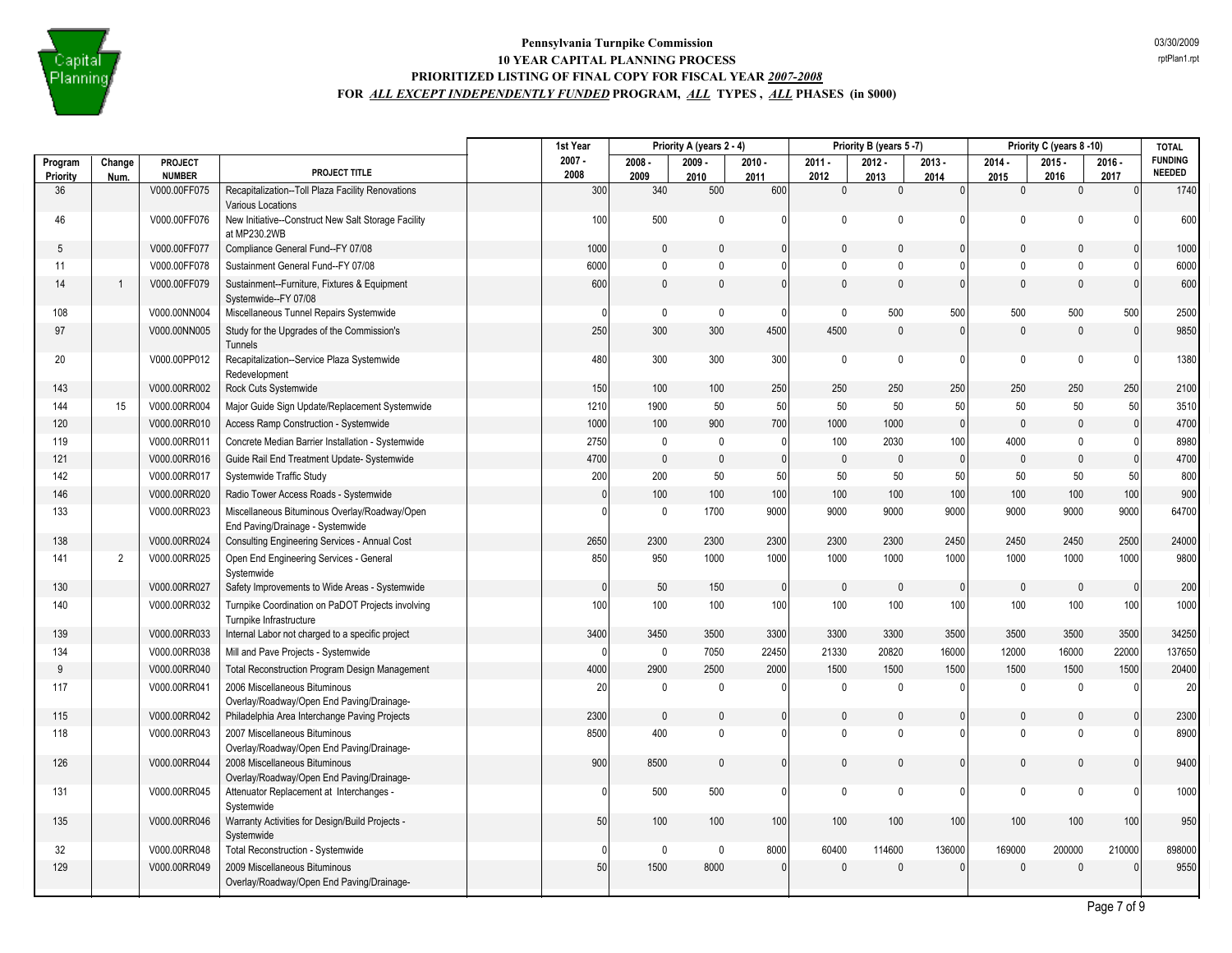

|                     |                 |                          |                                                                                       | 1st Year         |                              | Priority A (years 2 - 4) |                  |                  | Priority B (years 5-7) |                  |                  | Priority C (years 8-10) |                  | <b>TOTAL</b>                    |
|---------------------|-----------------|--------------------------|---------------------------------------------------------------------------------------|------------------|------------------------------|--------------------------|------------------|------------------|------------------------|------------------|------------------|-------------------------|------------------|---------------------------------|
| Program<br>Priority | Change<br>Num.  | PROJECT<br><b>NUMBER</b> | PROJECT TITLE                                                                         | $2007 -$<br>2008 | $2008 -$<br>2009             | $2009 -$<br>2010         | $2010 -$<br>2011 | $2011 -$<br>2012 | $2012 -$<br>2013       | $2013 -$<br>2014 | $2014 -$<br>2015 | $2015 -$<br>2016        | $2016 -$<br>2017 | <b>FUNDING</b><br><b>NEEDED</b> |
| 34                  | 2               | V000.00RR050             | I-80, Toll Road Conversion                                                            |                  | 100<br>$\mathbf 0$           | $\pmb{0}$                | $\Omega$         | $\mathbf 0$      | $\pmb{0}$              | $\overline{0}$   | $\mathbf 0$      | $\mathbf 0$             | 0                | 100                             |
| 90                  |                 | V000.00SS002             | Biennial Bridge Inspection Program Systemwide                                         |                  | $\mathbf{0}$<br>$\mathbf{0}$ | 400                      | 1200             | 1200             | 1200                   | 1300             | 1300             | 1300                    | 1300             | 9200                            |
| 89                  |                 | V000.00SS005             | Annual Painting Program Systemwide                                                    |                  | $\mathbf{0}$<br>$\Omega$     | 50                       | 1000             | 1000             | 1000                   | 1000             | 1000             | 1000                    | 1000             | 7050                            |
| 91                  |                 | V000.00SS007             | Miscellaneous Bridge Repairs Systemwide<br>(Open End Contracts)                       |                  | $\mathbf{0}$<br>$\mathbf{0}$ | 1200                     | 1900             | 1900             | 1900                   | 2000             | 2000             | 2000                    | 3000             | 15900                           |
| 88                  |                 | V000.00SS008             | <b>Bridge Elimination Systemwide</b>                                                  |                  | $\mathbf{0}$<br>0            | 50                       | 100              | 100              | 100                    | 100              | 100              | 100                     | 100              | 750                             |
| 57                  |                 | V000.00SS020             | Bridge Rehabilitations - Systemwide                                                   |                  | 150<br>50                    | 1000                     | 6000             | 22600            | 20200                  | 17000            | 15000            | 21000                   | 36000            | 139000                          |
| 86                  |                 | V000.00SS024             | CY 2006-07 Biennial Bridge Inspection Program                                         |                  | 750<br>$\mathbf 0$           | $\mathbf 0$              | $\Omega$         | $\mathbf{0}$     | $\mathbf 0$            | 0                | $\mathbf 0$      | $\mathbf{0}$            | $\mathbf{0}$     | 750                             |
| 54                  |                 | V000.00SS025             | CY 2006 Miscellaneous Bridge Repairs -<br>Systemwide                                  |                  | $\pmb{0}$<br>290             | $\mathbf 0$              | $\mathbf{0}$     | $\mathbf{0}$     | $\mathbf 0$            | U                | $\mathbf{0}$     | $\mathbf{0}$            | $\Omega$         | 290                             |
| 55                  |                 | V000.00SS026             | CY 2007 Miscellaneous Bridge Repairs -<br>Systemwide                                  |                  | 100<br>1200                  | $\pmb{0}$                | $\mathbf{0}$     | $\mathbf 0$      | $\mathbf 0$            | 0                | $\mathbf 0$      | 0                       | $\Omega$         | 1300                            |
| 56                  |                 | V000.00SS027             | CY 2008 Miscellaneous Bridge Repairs -<br>Systemwide                                  |                  | 10<br>1900                   | 500                      | $\mathbf{0}$     | $\mathbf{0}$     | $\mathbf{0}$           | 0                | $\mathbf{0}$     | $\mathbf{0}$            | $\mathbf{0}$     | 2410                            |
| 87                  |                 | V000.00SS028             | CY 2008-09 Biennial Bridge Inspection Program                                         |                  | 450<br>1200                  | 800                      | $\mathbf{0}$     | $\mathbf 0$      | $\mathbf 0$            | 0                | $\mathbf 0$      | $\mathbf 0$             | $\Omega$         | 2450                            |
| 39                  |                 | V000.00TT001             | Slip Ramp Study & Design Systemwide                                                   |                  | 0 <br>50                     | $50\,$                   | 50               | 50               | 500                    | 500              | 500              | 1000                    | 1000             | 3700                            |
| 3                   |                 | Z000.00AA004             | <b>ENHANCED SOFTWARE DEVELOPMENT &amp;</b><br>TOLL HOST IMPROVEMENTS (FCS Phase Two - |                  | 500<br>250                   | $\mathbf 0$              | $\mathbf{0}$     | $\mathbf{0}$     | $\mathbf 0$            | 0                | $\mathbf 0$      | $\mathbf 0$             | $\Omega$         | 750                             |
| $\overline{4}$      |                 | Z000.00AA005             | ETC ENHANCEMENT PROJECT (FCS PHASE<br>THREE - MAINLINE STANDARD)                      |                  | $\mathbf 0$<br>1000          | $\mathbf{0}$             | $\Omega$         | $\Omega$         | $\mathbf{0}$           | $\Omega$         | $\mathbf{0}$     | $\Omega$                | $\Omega$         | 1000                            |
| 11                  |                 | Z000.00AA017             | ADDITIONAL EZ-PASS EXIT LANES                                                         |                  | $\mathbf 0$<br>$\Omega$      | $\mathbf 0$              | 1500             | 2000             | 1500                   | 0                | $\mathbf 0$      | $\mathbf{0}$            | $\mathbf{0}$     | 5000                            |
|                     |                 | Z000.00AA019             | ETC INSTALLATION & TOLL COLLECTION<br>HARDWARE ON THE BVE AND AKH ROADWAYS            |                  | 1000<br>5965                 | $\pmb{0}$                | $\mathbf{0}$     | $\theta$         | $\mathbf 0$            | $\mathbf{0}$     | $\mathbf{0}$     | $\mathbf 0$             | $\mathbf{0}$     | 6965                            |
| 12                  | $5\phantom{.0}$ | Z000.00AA021             | <b>ETC SIGNING</b>                                                                    |                  | 1100<br>$\mathbf 0$          | $\pmb{0}$                | 750              | 750              | 750                    | 750              | $\mathbf 0$      | $\mathbf{0}$            | $\Omega$         | 4100                            |
| 23                  |                 | Z000.00AA026             | ETC INSTALLATION ON THE OPEN SECTIONS<br>OF THE MON-FAYETTE                           |                  | $\mathbf{0}$<br>$\Omega$     | $\mathbf{0}$             | $\Omega$         | $\Omega$         | $\mathbf{0}$           | $\Omega$         | $\mathbf{0}$     | $\Omega$                |                  | $\overline{0}$                  |
| $\overline{7}$      |                 | Z000.00AA027             | DIGITAL VIDEO AUDIT SYSTEM                                                            |                  | 1505<br>900                  | 0                        | $\mathbf{0}$     | $\mathbf 0$      | $\mathbf 0$            | $\mathbf{0}$     | $\mathbf{0}$     | $\mathbf 0$             | $\Omega$         | 2405                            |
| 14                  |                 | Z000.00AA028             | TOLL COLLECTION TECHNOLOGY<br>INTEGRATION FOR EXISTING, NEW AND                       |                  | $\mathbf{0}$<br>$\mathbf{0}$ | $\mathbf{0}$             | 800              | 1000             | 1000                   | 1000             | 1000             | $\mathbf{0}$            | $\mathbf{0}$     | 4800                            |
| 14                  | 11              | Z000.00AA029             | <b>BUSINESS INTELLIGENCE SYSTEM</b>                                                   |                  | 600<br>$\mathbf 0$           | $\mathbf 0$              | $\mathbf{0}$     | $\mathbf 0$      | $\mathbf 0$            | $\Omega$         | $\mathbf 0$      | $\mathbf 0$             | $\Omega$         | 600                             |
| 18                  |                 | Z000.00CC004             | COMMUNICATIONS RADIO REPLACEMENT                                                      |                  | $\mathsf 0$<br>$\mathbf{0}$  | $\mathbf{0}$             | 600              | 600              | 600                    | 600              | 600              | 600                     | 600              | 4200                            |
| 17                  |                 | Z000.00CC048             | FIELD UPGRADES - TELEPHONE SYSTEMS<br>AND PATRON INTERCOM REPLACEMENTS                |                  | $\mathbf 0$<br>$\Omega$      | $\mathbf 0$              | 440              | 240              | 440                    | 240              | 440              | 240                     | 440              | 2480                            |
| 16                  |                 | Z000.00CC049             | <b>LAST MILE CONNECTIVITY</b>                                                         |                  | $\mathbf{0}$<br>$\mathbf{0}$ | $\mathbf{0}$             | 240              | 300              | 300                    | 300              | 300              | 300                     | 300              | 2040                            |
| 15                  |                 | Z000.00CC052             | CALL BOX REFURBISHMENT                                                                |                  | $\mathbf 0$                  | $\pmb{0}$                | 160              | 160              | 160                    | 160              | 160              | 160                     | 160              | 1120                            |
| 8                   |                 | Z000.00CC061             | ITS ENHANCEMENT PROJECTS PHASE 4<br>THROUGH 6                                         |                  | 3200<br>3300                 | 2710                     | $\mathbf{0}$     | $\theta$         | $\mathbf{0}$           | $\mathbf{0}$     | $\mathbf{0}$     | $\mathbf{0}$            | $\mathbf{0}$     | 9210                            |
| 9                   |                 | Z000.00CC065             | ITS SOFTWARE ENHANCEMENT PHASE 7 & 8                                                  |                  | 1850<br>992                  | 0                        | $\Omega$         | $\mathbf{0}$     | $\mathbf 0$            | 0                | $\mathbf 0$      | $\mathbf{0}$            | $\Omega$         | 2842                            |
| 21                  |                 | Z000.00CC067             | ITS TRAFFIC OPERATIONS CENTER<br><b>UPGRADES PHASE 9</b>                              |                  | $\mathbf 0$<br>$\mathbf{0}$  | $\mathbf 0$              | 1400             | 1400             | $\mathbf{0}$           | $\Omega$         | $\mathbf{0}$     | $\mathbf{0}$            | $\mathbf{0}$     | 2800                            |
| 20                  |                 | Z000.00CC068             | ITS INSTALLED BASE UPGRADE, RETROFIT<br>AND REPAIR                                    |                  | $\mathbf 0$<br>0             | 0                        | 450              | 450              | 450                    | 450              | 300              | 300                     | $\mathbf{0}$     | 2400                            |
| 22                  |                 | Z000.00CC069             | TRAFFIC FLOW DATA SERVICE CONTRACT                                                    |                  | $\mathbf{0}$<br>$\Omega$     | $\mathbf{0}$             | 2030             | 2030             | $\mathbf{0}$           | $\mathbf{0}$     | $\mathbf{0}$     | $\Omega$                | $\Omega$         | 4060                            |
| 15                  | 11              | Z000.00CC070             | COMPUTER AIDED DISPATCH SYSTEM (CADS)                                                 |                  | $\mathbf{0}$<br>250          | $\mathbf 0$              | $\Omega$         | $\mathbf{0}$     | $\mathbf 0$            | 0                | $\mathbf{0}$     | $\Omega$                |                  | 250                             |